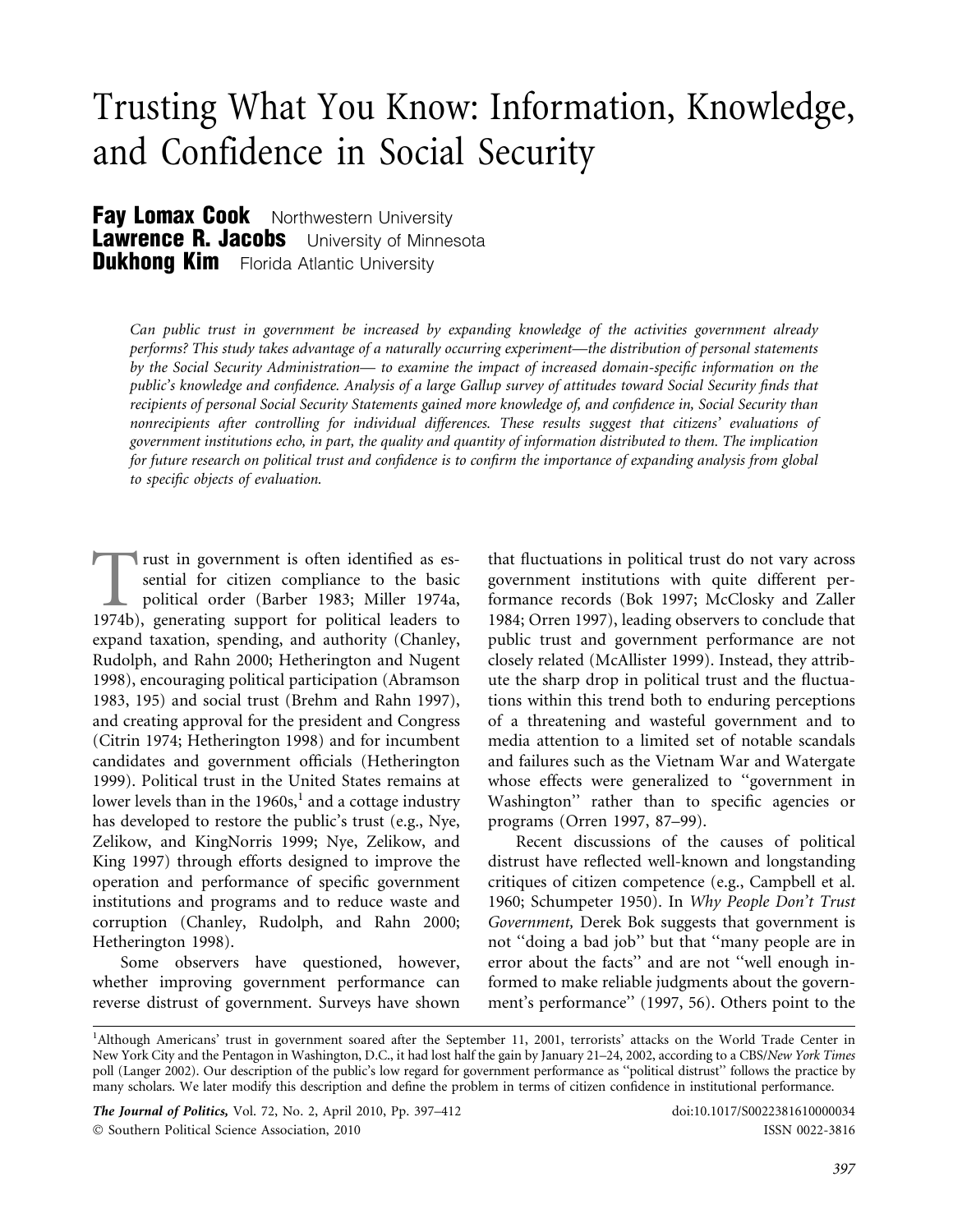''stunning disparity between actual and perceived performance'' (Orren 1997, 90), to Americans' tendency to be ''very critical of government [activities]... [that] they are not very knowledgeable about'' (Blendon et al. 1997, 215), and to the ''contradiction between subjective opinion and objective performance'' (Nye and Zelikow 1997, 257). The common theme is that political distrust results not from weak government performance but from weak citizen performance in acquiring accurate information and competently processing it. The implicit assumption is that a better informed public would be more trusting of government.

This critique of citizen competence raises a fundamental question: can increased information about government performance boost citizen knowledge and increase trust? Of course, increased information could back-fire and expose the limitations of government, thus decreasing political trust. Indeed, some research already suggests that more knowledge feeds higher expectations and eventually greater disappointment with how Congress makes policy (e.g. Hibbing and Theiss-Morse 1995, 2002; Kimball and Patterson 1997).<sup>2</sup> Still other research finds no relationship between political knowledge and trust (Delli Carpini and Keeter 1996, 144–45).

Critiques of the public's competence to evaluate government raise several important issues. First, while research has shown that variations in political information and knowledge explain much of the heterogeneity in political attitudes and participation (Delli Carpini and Keeter 1996; Zaller 1992), there has been little or no empirical examination of the impact of information and knowledge on political trust. Does factual information from expert sources about the performance of specific government institutions and programs increase, decrease, or have no influence on the public's knowledge of and confidence in them? Second, the acquisition and processing of information is costly, and, yet, we know little about the conditions under which information might be used and affect political trust. What individual traits affect the propensity of individuals to use new information and alter their knowledge and trust levels?

In investigating these questions, we depart from the common research design by studying the public's evaluation of a specific government institution and of a single program. Our approach avoids the past tendency to focus on global evaluations of ''the government,'' which relied on the American National Election Studies (ANES) series on ''trust [in] the government in Washington'' (emphasis added; Citrin 1974; Miller 1974; but cf. Levi and Stoker, 2000, 491– 99). This global definition of the object of judgment (''the government'') is prone to obscure distinctions among different government programs and institutions engaged in their own unique activities, outputs, and relations with clients (Delli Carpini and Keeter 1996; Gilens 2001).

There is some unsystematic evidence of a link between the public's evaluation of, and confidence in, specific government units when detailed information about the performance of those bodies is presented to the public, such as with the Department of Energy's handling of hazardous waste facilities and nuclear energy plants (Flynn et al. 1992; Goldsteen, Goldsteen, and Schorr 1992; Shapiro 1987). Yet we need more systematic evidence about how domain-specific evaluations of government performance are related to the public's confidence in specific government institutions and programs.

We address these questions by examining the Social Security Administration's (SSA) mailing to all eligible Americans of a personal Statement detailing their past contributions and projected future benefits. The impact of these mailings is estimated using data from a Gallup survey of 4,020 adults that was conducted from November 1999 to January 2000 while the statements were being mailed out. Social Security offers a testing ground for studying domainspecific information and its effects on knowledge and public confidence. A sustained body of survey data on Americans' ''confiden[ce] . . . in the future of the Social Security system'' (e.g., Cook and Jacobs 2002; Cook, Barabas, and Page 2002) makes it possible to move from overly general judgments of ''the government'' toward studying the public's evaluations of a particular government program and use of institutionspecific criteria of evaluation— namely, the reliability of SSA to pay benefits.

The next section discusses existing research on political information, knowledge, and confidence in order to specify a set of theoretical expectations. The second section lays out our research plan based on the unique confluence of SSA's mailings and the Gallup survey. The third and fourth sections analyze our findings that SSA's distribution of domain-specific information improved knowledge and confidence in Social Security after controlling for individual differences in motivation, cognitive capacity, and social location.

<sup>&</sup>lt;sup>2</sup>The research by Hibbing and Theiss-Morse (2002) and others use a general political knowledge index rather than knowledge about the specific institution that the public is evaluating. In this paper we examine the impact on confidence of institutionspecific knowledge.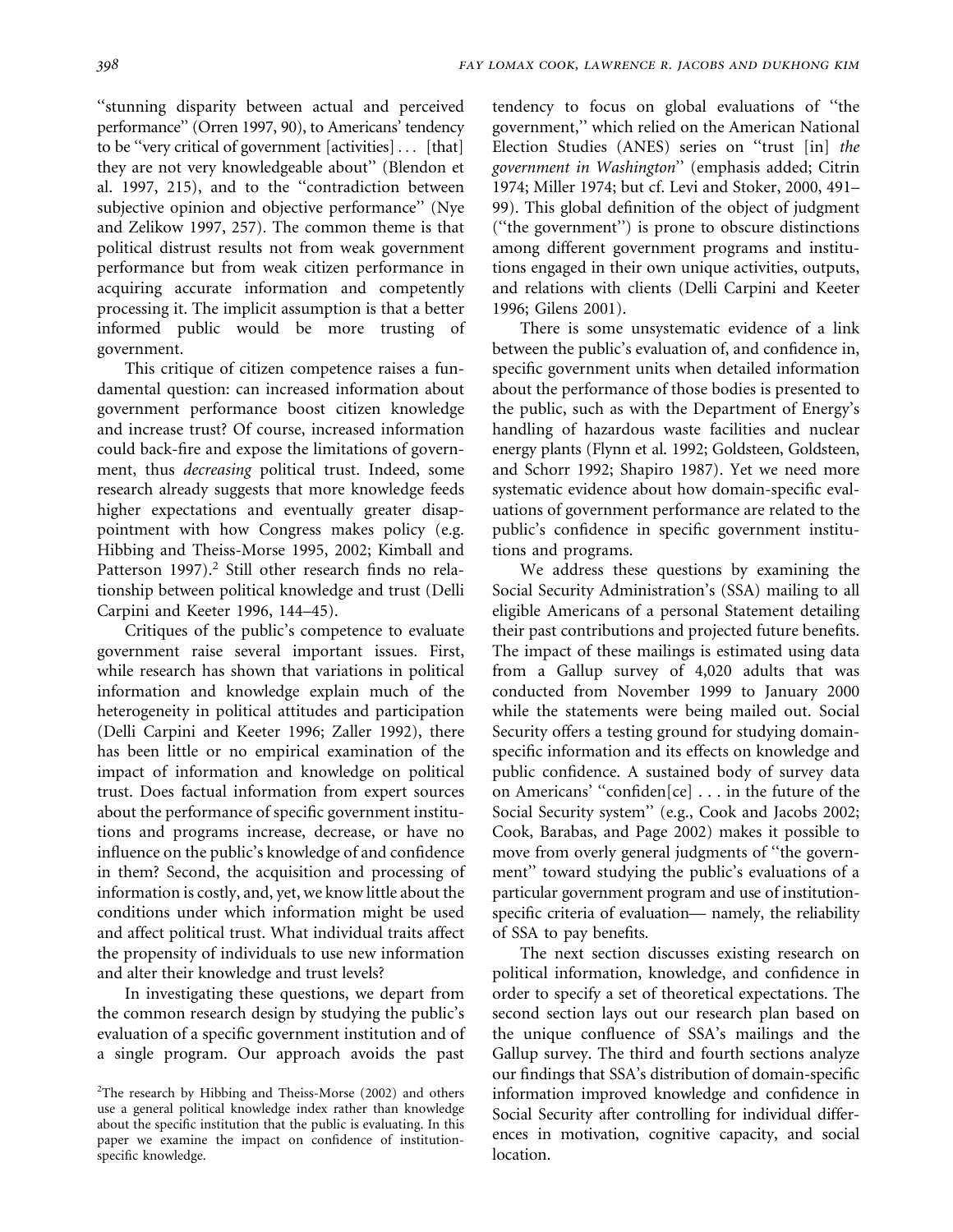# An Integrated Framework of Information and Individual Traits on Knowledge and Confidence

Explaining the connection of information to the public's knowledge and confidence requires an integrated framework that accounts for both differences across individuals in their dispositions and skills and the extent to which factually relevant information is communicated to them (Chong 2000). Three personal traits can affect learning about government institutions. First, individuals differ in their motivation to invest the necessary time and effort to processing information, expanding their knowledge, and incorporating this into their evaluations of government institutions. Motivation is higher when a government issue is personally important to an individual (Campbell 2003; Craig 1996). In the Social Security context, this means individuals living with a current recipient or approaching retirement age are prone to perceive the program as offering a tangible benefit, which may increase their confidence both directly by demonstrating its concrete benefits and indirectly by prodding them to learn about it.

Second, individuals differ in their cognitive capacity to understand new information. A longer formal education equips individuals with a storehouse of basic facts and instills in them cognitive skills and strategies for efficiently incorporating new information (Nadeau, Niemi, and Amato 1995; Nie, Junn, and Stehlik-Barry 1996).

Third, social location creates differential opportunities for individuals to acquire information and develop confidence in government institutions. Males and higher income individuals usually know more about politics and policy (Bennett 1995; Nadeau, Niemi, and Amato 1995; Verba, Burns, and Schlozman 1997); women may have less confidence in Social Security owing to their greater dependence on it and therefore sensitivity to criticisms of the program and its exclusion of care-giving years from calculations of benefits (Dunn 1999; President's Commission to Strengthen Social Security 2001). Race may also play a role owing to past experiences with government, but it is difficult to predict the direction of such impact. The federal government's promotion of civil rights and the full inclusion of farm workers and domestic workers in the 1955 Social Security Amendments may generate stronger confidence among African Americans than whites; but the opposite could also result from the belated inclusion of African Americans into Social Security

and concerns about lower payouts to African Americans due to their shorter lifespans on average (Blendon et al. 1997, 207–08; Cook and Barrett 1992; King 1997; Lieberman 1998).

Independent of individual traits, decisions to collect and process information and to judge government institutions might also be affected by the information government officials and political actors distribute. In the best case scenario, information that is factual and detailed in cataloguing regulatory protections and benefits should improve knowledge and confidence in government institutions. For example, the four compact pages of the Social Security Statement provide clear, factual, nonpartisan, and personally relevant information about Social Security rather than warnings of imminent collapse or glowing reports about successes. The first and last pages describe without jargon the operations of the program including its benefits, financing, and future; the front page assures readers that the program ''will ... be there when you retire'' based on its solid financing for the next four decades, though the Statement also acknowledge that ''[w]e'll need to resolve long-range financial issues.'' The middle two pages estimate the individual's own benefits, disability payment, and survivors insurance and provide a full record of the individual's earnings and contributions to Social Security. This part of the Statement presents tangible assets in a form familiar to Americans with a savings account or a traditional annuity plan.

There are two possible alternatives to accounts that link information to increased trust (Bok 1997; Gordon and Segura 1997; Kahn and Kenney 1997; Orren 1997). In the one, individuals with higher levels of education and income develop lower levels of confidence because they interpret information as raising questions about SSA's promise that benefits will ''be there when you retire'' or as demonstrating that the program is a ''bad deal'' for them owing to their relatively higher taxes and relatively lower benefit levels (Jacobs and Shapiro 1998). According to a second alternative account, information that is contradictory may have offsetting effects that blunt its influence on trust. For instance, reassuring statements from SSA that benefits will ''be there when you retire'' may be offset by sober warnings that there is a ''need to resolve long-range financial issues'' (Abramson 1983, 232; Delli Carpini and Keeter 1996).

While each of these alternative accounts is possible, we hypothesize that the Social Security Administration's dissemination of information will enhance citizens' knowledge of Social Security and boost their confidence in the program. But we are not prepared to hypothesize about whether the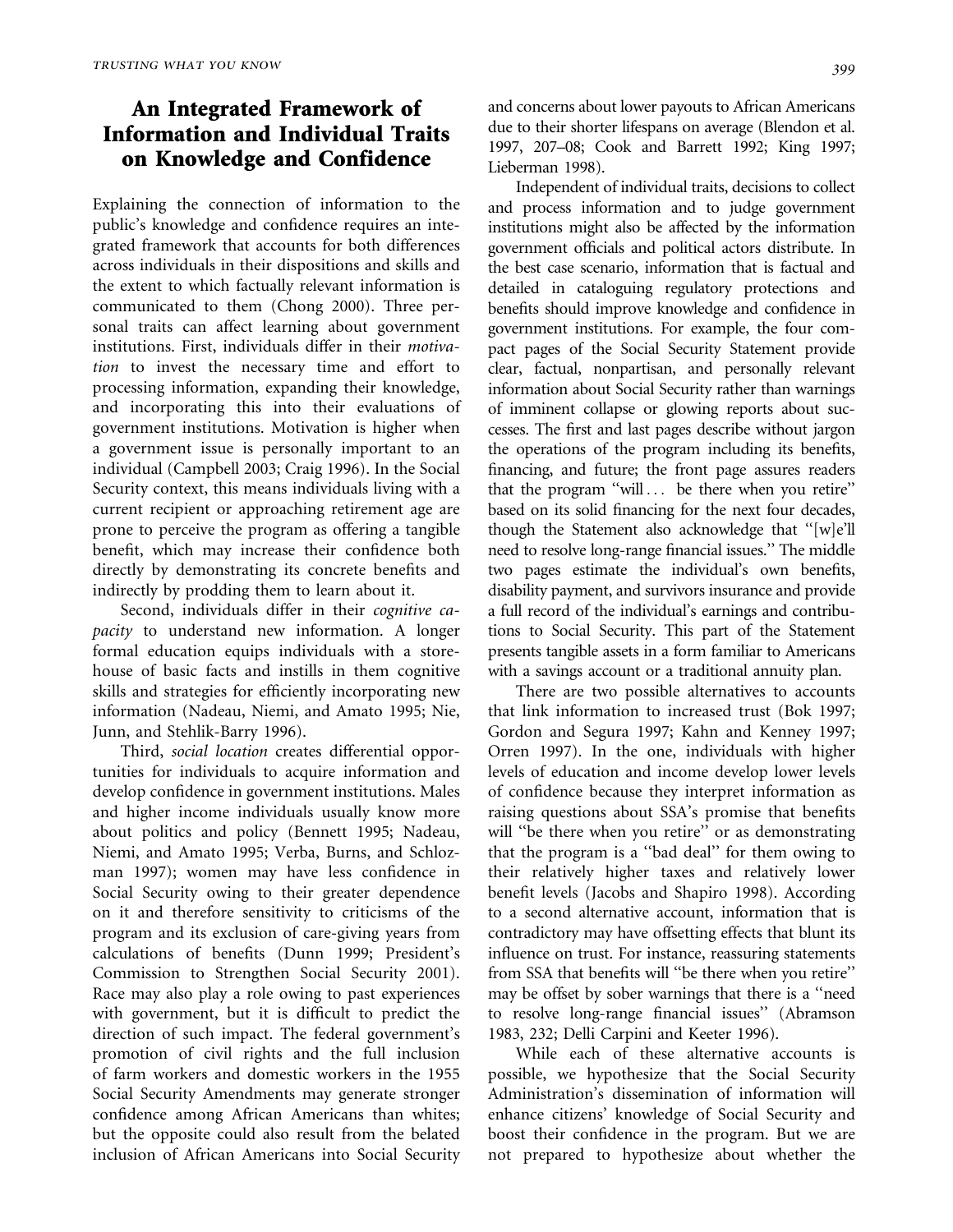information will affect all citizens in similar ways or whether it will have differential impacts on those with more education, income, and motivation. We will explore these subgroup relationships in detail.

## Data and Methods

On October 1, 1999, SSA began mailing annual Statements of Social Security benefits to all eligible Americans three months before their birthdays. The Statement had just started to be mailed out as Gallup went into the field in November 1999; the result was that only a fraction of respondents had received a Statement by survey time. The joint timing of SSA's Gallup survey and its mailing of personal Statements creates a natural experiment that allows us to analyze the impact of the Statement by comparing those who were mailed it before the survey against those who were mailed it after the survey. The analysis is restricted to people between 25 and 65 ( $N = 2,458$ ) because they alone were eligible for the Statement.<sup>3</sup>

#### Measurement

Following the broad tradition of survey research on institutional confidence (such as the separate branches of government), Gallup asked: ''How confident are you that Social Security retirement benefits will be there for you when you retire? Not confident at all, only a little confident, somewhat confident, or very confident?'' The measure is coded 1 to 4. Our knowledge measure combines 16 separate items regarding Social Security's benefits, taxation, and administration and is limited to questions specifically discussed in the personal Statement distributed by SSA in 1999–2000. All the knowledge items concern Social Security, and they vary in difficulty, discrimination, and response categories in order to minimize acquiescence bias (Delli Carpini and Keeter 1996; Zaller 1992, 337). Four common question formats were used (Bennett 1995; Converse 1964; Gordon and Segura 1997; Zaller 1992). Five asked respondents whether they agreed or disagreed with a factual statement such as whether Social Security provides benefits to retirees or families of workers who die. The second format involved four items that posed a forced choice between two alternatives (e.g., whether the youngest age one can retire and collect full Social Security retirement benefits is fixed or will rise in the future). The third format included two true or false items about the rising percentage of older Americans and the relationship between Americans living longer and long-term Social Security financial projections. The fourth format involved five open-ended questions on such topics as the types of benefits that Social Security pays for and the youngest age someone can retire today and start receiving full Social Security benefits. We use all 16 items to construct the latent knowledge variable. Only 26 respondents, about 1%, answered all 16 items correctly; 17% scored 13 or higher; and only one respondent missed all 16 items. The mean score was 10.19, with a standard deviation of 2.55. Thus, most respondents knew a fair amount about Social Security, as shown in previous research (Delli Carpini and Keeter 1996; Jacobs and Shapiro 1998).

The Gallup survey also provides measures of two sets of potential influences on Social Security knowledge and confidence— whether SSA's personal Statement had been received and items about individual motivation, cognitive ability, and social location. Individual motivation is measured by whether any household member received Social Security or whether the respondent was over age 55 (but not receiving Social Security benefits).4 Together, these accounted for 20% of the sample and generated a score ranging from 0 to 2. The highest level of completed education was the indicator of cognitive capacity; respondents' open-ended answers to the education query were coded into five categories, with higher scores representing advanced degrees. Advantaged social location was measured by classifying total annual household income into six categories, with 1 designating less than \$20,000 and 6 signifying \$100,000 or more. We used dichotomous codes for gender (male was coded 1) and race (white was coded 1).5

The personal Social Security Statement is measured as ''Statement Mailed'' and ''Statement Received.'' The former is measured as the birth month of respondents. Respondents born in January and February (16% of the sample) were mailed the Statements before the survey took place, while respondents born from April 1 through December 31 were not. (Respondents born in March were omitted because they fell within the month when the survey

<sup>&</sup>lt;sup>3</sup>The total N for the survey is 4020; it declined to 2,458 respondents after excluding current recipients of Social Security or individuals less than 25 years of age or greater than 65 years of age. The number of respondents declined further to 1855 for model 1 and 1814 for model 2 after excluding respondents who refused to answer particular questions (e.g., income).

<sup>&</sup>lt;sup>4</sup>In the gerontological literature on retirement, age 55 is generally considered the beginning point at which many individuals begin to seriously consider retirement and to be more aware of the age at which they will be eligible for benefits.

<sup>&</sup>lt;sup>5</sup>See the appendix for a fuller description of the variables.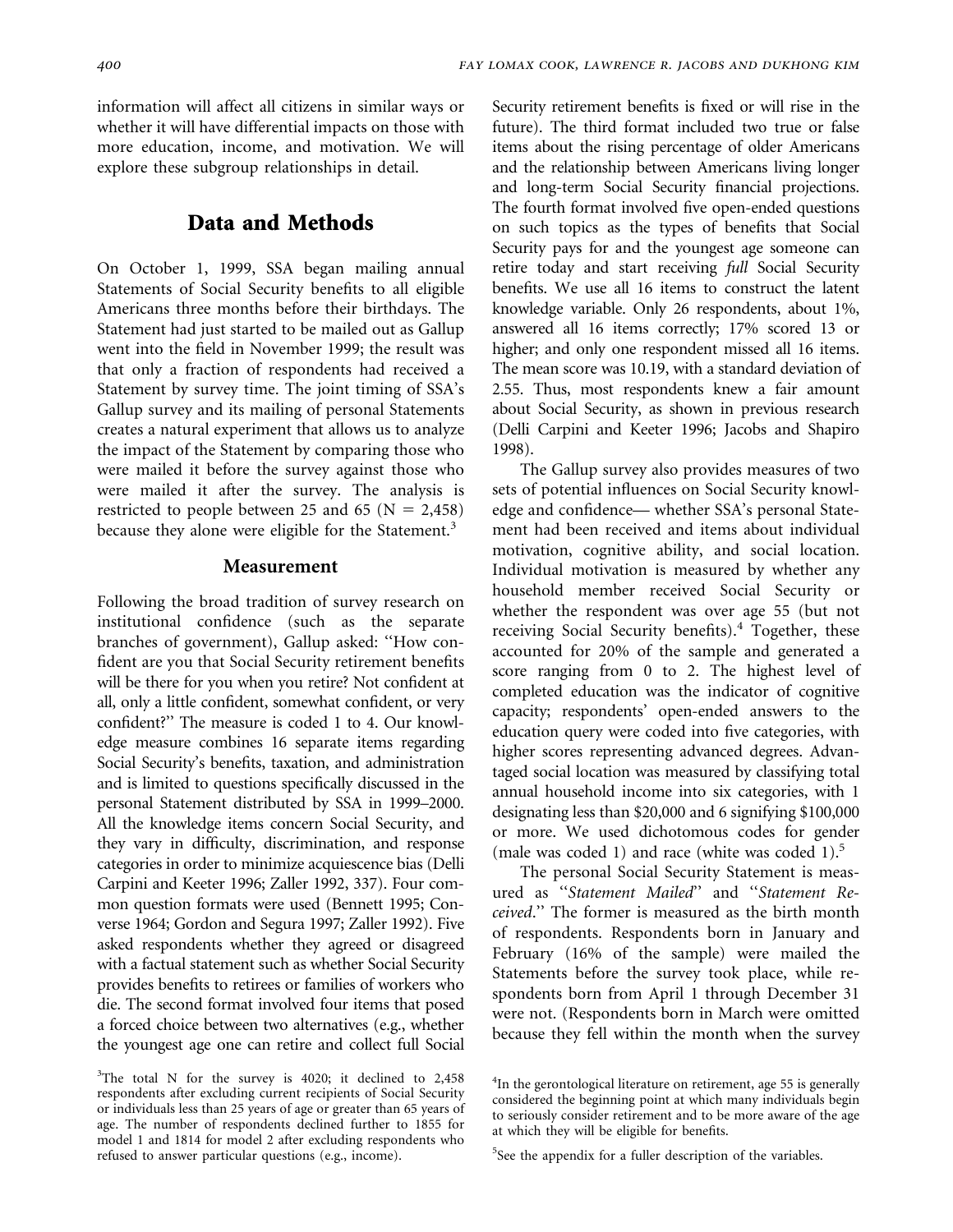was in the field.) One (1) represents respondents to whom the Statement was mailed and 0 those to whom it should not have been mailed. We assume that birth months are randomly distributed across the population of entitled Americans, and therefore there should be no systematic relation between this variable and other social location variables.

"Statement Received" assesses whether respondents reported receiving a personal Social Security statement when asked: ''Have you received a written Statement (Social Security Statement) from the Social Security Administration in the last year that shows how much you have contributed to Social Security, and how much you can expect to receive in benefits?'' This was scored dichotomously, with 1 representing receipt. The 27% who reported receiving the Statements is more than would be expected from their birth month alone (16%). Some of those who reported receiving a Statement may have requested one before SSA mailed them; others may have read a Statement sent to their partner or an acquaintance (rather than their own).<sup>6</sup>

We use both measures for the distribution of the Social Security Statement to examine two distinct analytic ''treatments'' (Shadish, Cook, and Campbell 2002). Model 1 uses the ''Statement Mailed'' measure to analyze the ''Intent to Treat'' (i.e., the impact of the initial condition, the mailed Statement). Model 2 uses the ''Statement Receipt'' measure (along with the ''Statement Mailed'' measure) to estimate the ''Treatment on Treated'' impact; this examined the effect on those who reported receiving the mailing.

Including both measures in the same analysis allows us to assess the effects of both the government agency's effort to disseminate the information and the effects of actually receiving (or remembering) it.

By incorporating the two measures in Model 2, we can fully explore the theoretical paths through which the government's effort influences citizens' knowledge and confidence and the ways that individuals' social demographic backgrounds, motivations, and cognitive skills interact with the government's effort. In particular, we expect that ''Statement Mailed'' will influence "Statement Received," that "Statement Received" will improve knowledge of Social Security, and that this enhanced knowledge will in turn increase confidence in Social Security. These paths are consistent with our expectation that SSA's effort to disseminate information contributes to improvement in citizens' knowledge of Social Security and subsequently increased confidence in Social Security. In addition, we will examine the extent to which individual differences in socioeconomic status, motivation, and education level will moderate the influence of information in building knowledge about government and trust in its future performance.

We use structural equation modeling (SEM) and, specifically, LISREL, to specify and test a path model of the direct and indirect influences from mailing out the Social Security Statements to increased confidence in Social Security (Bollen 1989; Byrne 1998; Pedhazur 1982). Ordinary least square (OLS) estimation can provide an incomplete and even biased picture of complex interdependencies, making SEM better suited to our main purpose of examining how ''Statement Mailed," "Statement Received," and "Knowledge" are causally related to each other and to Confidence in the future of Social Security.<sup>7</sup> We use LISREL and a Weighted Least Squares (WLS) estimation method because our data are a mixture of continuous and ordinal variables.<sup>8</sup> In a second set of analyses, we use

<sup>6</sup> Similar to the fact that some respondents reported receiving a Social Security Statement who should not have been mailed one based on the birth month mailing method, a small percentage of respondents who said they had not received a Social Security Statement should have received a Statement based on the SSA's birth month of distributing the Statements (7%). These may be citizens who move frequently or threw the Statement away, thinking it was junk mail, or simply forgot getting it. If the study design had been an experiment in the laboratory with perfectly controlled random assignment to the experimental and control groups, no study participant would have reported not getting a Statement if the experiment assigned them one. However, this study took advantage of what was basically a naturally occurring experiment in the field owing to distribution of SSA's Statements, and therefore some slippage occurred. There is no easy way to correct for these discrepancies with the statistical model, because they are measurement errors inherent to natural experiments. The empirical evidence reveals that those who are more educated, better off, and more motivated are more likely to say they received the statement. As a way to control for this potential source of error in the ''statement received'' measure, we estimate the second model including both variables and the interaction terms. We acknowledge that this model specification is not a fundamental solution for the measurement error, but at least we can trace the sources of it and control for it in the model.

<sup>&</sup>lt;sup>7</sup>One of the benefits of SEM models is that we can take into account the correlated error in survey items. As Green (1988) points out, correlated error will occur when questions share the same format and response options and when the placement of questions in a survey instrument is close to each other. Although different types of survey items were used in the Gallup survey, there is still a possibility that correlated error could arise. To correct for correlated response error, the covariance among the error terms for the correlated items was freed. See footnote 9 for the details of the operationalization of the covariance among the items for the latent variable ''Knowledge.''

<sup>&</sup>lt;sup>8</sup>Because we have ordinal categorical variables, we use polychoric correlation matrix for input and weighted least squares (WLS) estimation. Using WLS estimation and polychoric matrix is appropriate given the noncontinuous nature of our variables and the nonnormal distributions of some of variables (Joreskog and Sorbom 1996).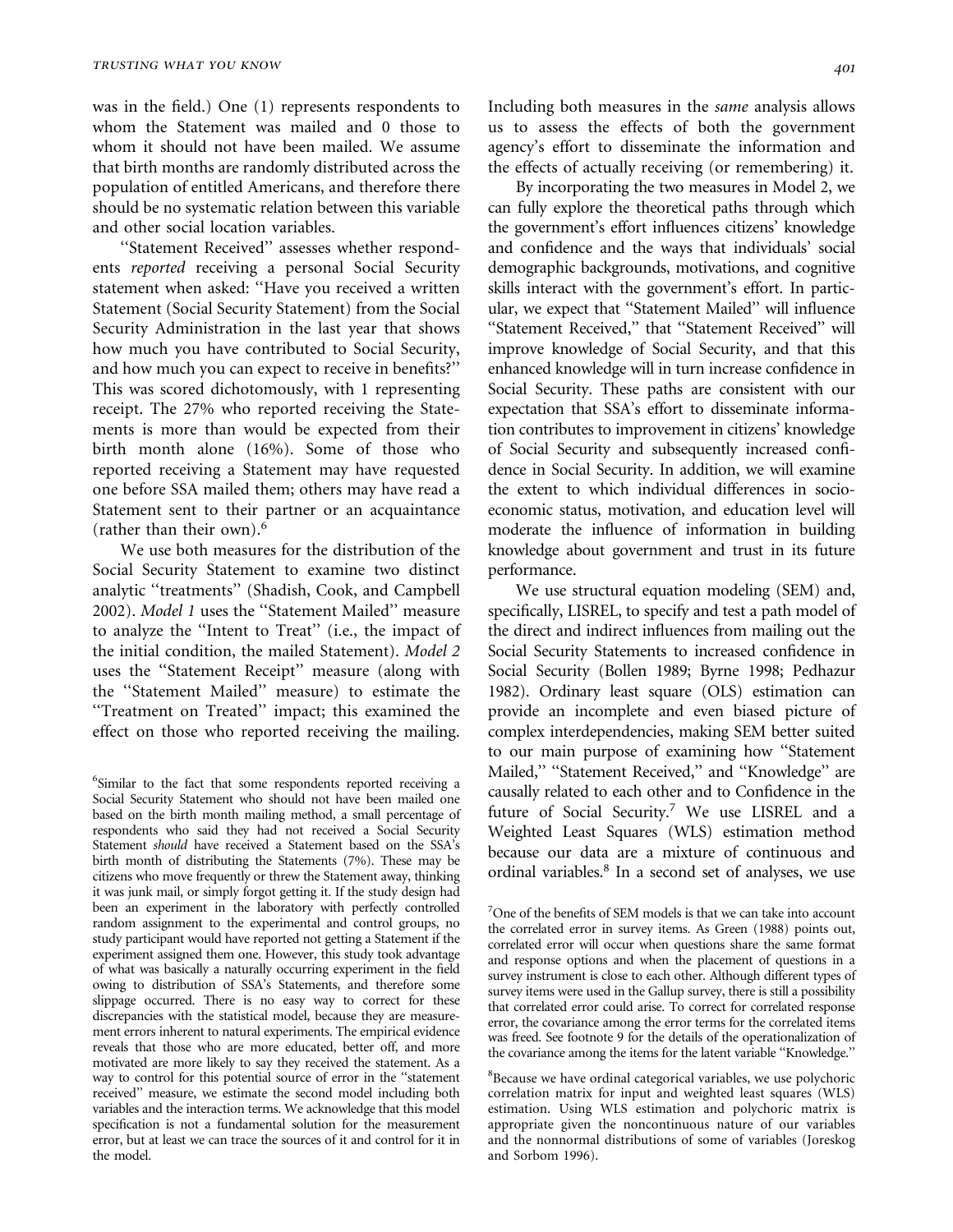Maximum Likelihood estimation to test for interactions and potential bias in using WLS (Aiken and West 1991; Joreskog and Yang 1996).

Our analyses proceed in two parts. The first investigates how the direct measure of SSA's information distribution (''Statement Mailed'') relates to Knowledge and Confidence in Social Security. The second uses both ''Statement Mailed'' and SSA's information distribution (''Statement Received'') where the selection process into ''Statement Received'' is not perfectly known and thereby potentially open to selection bias. In each section, we test the effects of information against the potent influences of individual traits.

# The Effects of Mailing Personal Social Security Statements

Table 1 and Figure 1 present the LISREL analysis results;<sup>9</sup> the fit of the data to the hypothesized models are generally good based on multiple indicators.<sup>10</sup> We estimate the model assuming that all the causal relationships are recursive— i.e., the causal direction from the independent to the dependent variables is one way. Table 1 presents both standardized and unstandardized coefficients for the direct effects of individual-level variables on knowledge and confidence, the indirect effects of individual-level variables on confidence through knowledge, and the total effect of both the direct and indirect effects.<sup>11</sup> For simplicity of presentation, Figure 1 displays only standardized coefficients for the statistically significant paths although as noted we estimated all paths from the individual level variables to ''Statement Mailed,'' to knowledge, and to confidence and they are shown in Table 1.

## Relationship between Statement Mailed and Individual Traits.

We begin our analysis by using the most stringent measure of SSA's distribution of information in Model 1—the mailing of Statements to individuals with January or February birth months as compared to those who were mailed later. The first step examines how ''Statement Mailed'' is related to social location (i.e., income, race, gender), cognitive capacity (i.e., education), and motivation (the personal importance of Social Security due to age and receipt of benefits). As expected, the coefficients are small and not statistically significant, supporting the expectation that ''Statement Mailed'' is a product of date of birth and not systematically related to income, race, gender, education, and motivation.<sup>12</sup>

Impact of Individual Traits on Knowledge . Table 1 (''Direct Effects'' Panel, Column 1) and Figure 1 show that all the variables measuring individual traits have significant direct influences on Knowledge. Better educated individuals know more about Social Security ( $b = .27$ ), as do individuals with higher incomes ( $b = .18$ ), men rather than women  $(b = .07)$ , whites more than nonwhites  $(b = .27)$  and those who have a stake in Social Security because they are approaching retirement or living with a Social Security recipient ( $b = .24$ ). These results are

<sup>&</sup>lt;sup>9</sup>We treat the variables Income, Race, Gender, Education, Personal Importance, Statement Mailed, and Statement Received as observed variables. Thus, there is no need to make assumptions about measurement error. For the latent variable – Confidence – we assumed no measurement error (i.e. the measurement error was set to zero) and used a single indicator. For the latent variable ''knowledge,'' we used 16 items to construct the variable. In this variable, the measurement error was taken into account by allowing co-variation between items. To achieve this we freed some elements of the measurement error matrix (i.e., thetaepsilon matrix). In deciding which items would be freed, we examined the modification indices for the theta-epsilon matrix. If the modification indexes are greater than 10, we freed the covariance for the items. We acknowledge that this rule of thumb is a rough way to deal with the measurement errors, but it is better than assuming no measurement errors with a number of knowledge items; past research (e.g., Gilens 1995; Green 1988) has shown that measurement error needs to be taken into account. In model 1 we freed 29 covariance matrixes and 27 in model 2.

<sup>&</sup>lt;sup>10</sup>For Model 1, the Standardized Root mean Square Residual (SRMR) is .075, which is smaller than the cutoff of .08, and the Root Mean Square Error of Approximation (RMSEA) is 0.034, which is smaller than the cutoff of .06 (Bentler and Dudgeon 1996; Hu and Bentler 1999). Similarly, for Model 2, we have .056 for SRMR and .017 for RMSEA, and they are below the cut points. These criteria of goodness of fit provide support that our model is a reasonable reflection of the observed dat. The fit indexes for Model 2 which does not include the interaction terms  $(SRMR = .075 RMSEA = .034)$  show a poorer fit than the current model.

 $11$ We also estimated alternative models, which excluded insignificant paths. Those results are not shown here but produced almost the same findings. This applies to the estimation of Model 2.

<sup>&</sup>lt;sup>12</sup>We used commonly adopted rules to test whether our models satisfy the "necessary condition" for identification. According to Bollen (1988, 328), t-rule is a principle way to test the necessary condition. If the number of free and unconstrained parameters is smaller than  $1/2(p+q)(p+q+1)$ , the model is necessarily identified. The p and q are the numbers of observed variables for X variables and Y variables. In our model 1, there are 5 X variables and 18 Y variables. At the same time, we have 73 parameters to estimate with the information. Model 1 satisfies the t-rule since 73 is less than 276 ( $1/2*23*24$ ). According to the same logic, model 2 satisfies the t-rule since there are 103 free parameters and 6 X variables and 21 Y variables.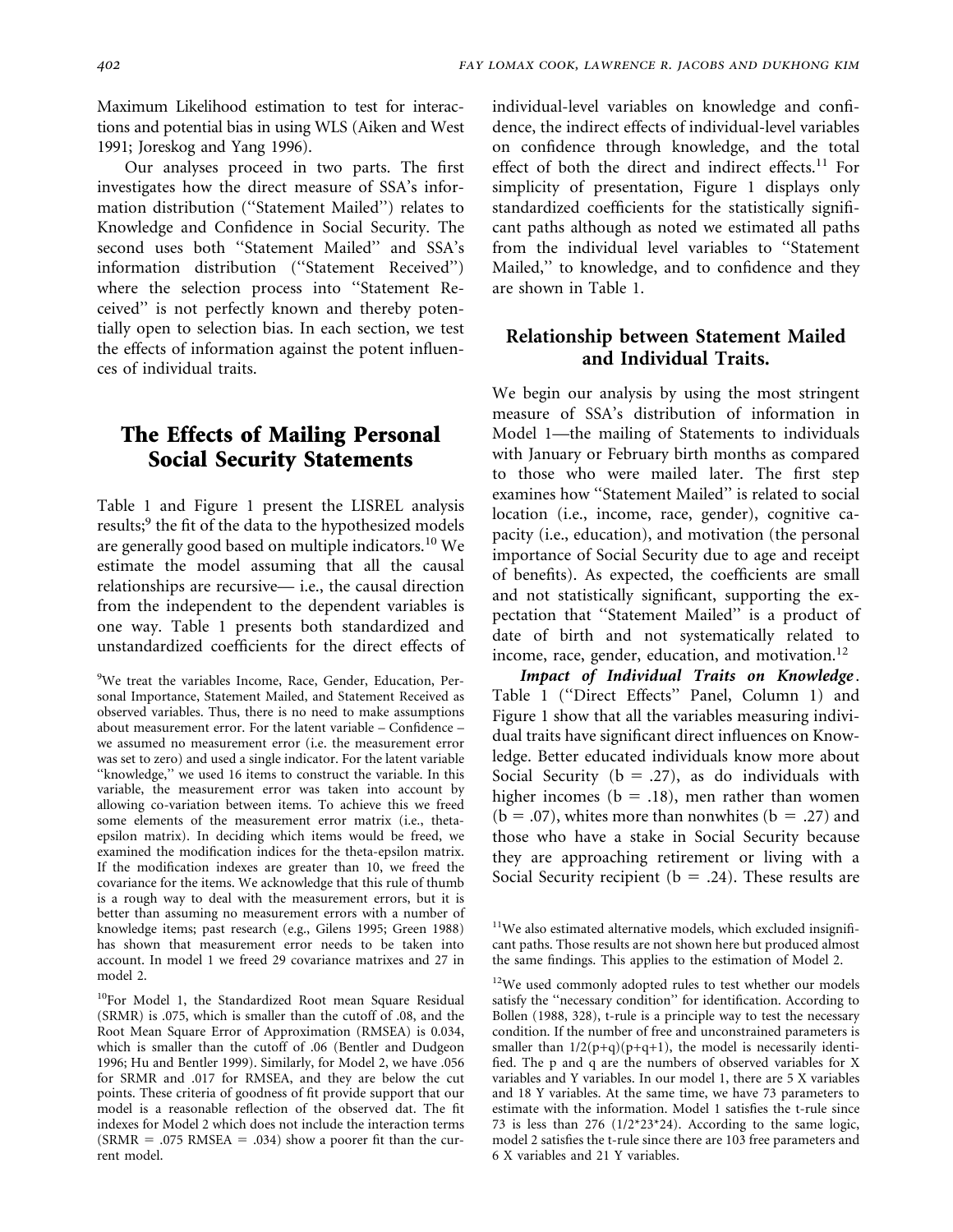| Independent                  | <b>Statement</b><br>Mailed |        | Knowledge                   |             | Confidence                  |        |  |
|------------------------------|----------------------------|--------|-----------------------------|-------------|-----------------------------|--------|--|
| variables                    | $\beta$ (std. err)         | b      | $\beta$ (std. err)          | $\mathbf b$ | $\beta$ (std. err)          | b.     |  |
| Direct effects               |                            |        |                             |             |                             |        |  |
| A. Social Location           |                            |        |                             |             |                             |        |  |
| Income                       | .06(.04)                   | .06    | $.17$ $(.03)***$            | .18         | .04(.03)                    | .04    |  |
| Race (white=1, nonwhite=0)   | $-.10(.05)$                | $-.10$ | .26 $(.03)***$              | .27         | $-.12$ (.04)**              | $-.12$ |  |
| Gender (male=1, female=0)    | $-.04$ (.04)               | $-.04$ | $.06$ $(.03)$ <sup>**</sup> | .07         | $.13$ $(.03)***$            | .13    |  |
| <b>B.</b> Cognitive Capacity |                            |        |                             |             |                             |        |  |
| Education                    | $-.02$ (.04)               | $-.02$ | .26 $(.02)***$              | .27         | $-.02(.03)$                 | .02    |  |
| C. Motivation                |                            |        |                             |             |                             |        |  |
| Personal importance          | $-.08(.05)$                | $-.08$ | 23 $(.03)***$               | .24         | .40 $(.03)***$              | .40    |  |
| D. Information distribution  |                            |        |                             |             |                             |        |  |
| Statement Mailed             |                            |        | .05(.03)                    | .05         | $.09$ $(.03)$ **            | .09    |  |
| E. Information               |                            |        |                             |             |                             |        |  |
| Knowledge                    |                            |        |                             |             | .27 $(.03)***$              | .26    |  |
| Indirect effects             |                            |        |                             |             |                             |        |  |
| A. Social Location           |                            |        |                             |             |                             |        |  |
| Income                       |                            |        | $.00$ $(.00)$               | .00         | $.05$ $(.01)$ ***           | .05    |  |
| Race (white=1, nonwhite=0)   |                            |        | .00(0.00)                   | $-.01$      | $.06$ $(.01)$ ***           | .06    |  |
| Gender (male=1, female=0)    |                            |        | .00(.00)                    | .00         | .01(.01)                    | .01    |  |
| <b>B.</b> Cognitive Capacity |                            |        |                             |             |                             |        |  |
| Education                    |                            |        | .00(.00)                    | .00         | $.07$ $(.01)$ ***           | .07    |  |
| C. Motivation                |                            |        |                             |             |                             |        |  |
| Personal importance          |                            |        | .00(.00)                    | .00         | $.05$ $(.01)$ ***           | .05    |  |
| D. Information distribution  |                            |        |                             |             |                             |        |  |
| Statement Mailed             |                            |        |                             |             | .01(.01)                    | .01    |  |
| <b>Total effects</b>         |                            |        |                             |             |                             |        |  |
| A. Social Location           |                            |        |                             |             |                             |        |  |
| Income                       | .06(.04)                   | .06    | $.17$ $(.03)$ ***           | .17         | $.09$ $(.03)$ ***           | .09    |  |
| Race (white=1, nonwhite=0)   | $-.10(.05)$                | $-.10$ | .25 $(.03)***$              | .25         | $-.06(.04)$                 | $-.06$ |  |
| Gender (male=1, female=0)    | $-.04$ (.04)               | $-.04$ | $.06(.03)^*$                | .06         | .14 $(.03)***$              | .14    |  |
| <b>B.</b> Cognitive Capacity |                            |        |                             |             |                             |        |  |
| Education                    | $-.02$ (.04)               | $-.02$ | .26 $(.02)***$              | .26         | $.09$ $(.03)$ ***           | .09    |  |
| C. Motivation                |                            |        |                             |             |                             |        |  |
| Personal importance          | $-.08(.05)$                | $-.08$ | .22 $(.03)***$              | .22         | .45 $(.03)***$              | .45    |  |
| D. Information distribution  |                            |        |                             |             |                             |        |  |
| Statement Mailed             |                            |        | .05(.03)                    | .05         | $.10$ $(.04)$ <sup>**</sup> | .10    |  |
| E. Information               |                            |        |                             |             |                             |        |  |
| Knowledge                    |                            |        |                             |             | .27 $(.03)***$              | .27    |  |

#### TABLE 1 Direct, Indirect and Total Effects of the Variables for Model 1

\*\*\*:  $p \leq 0.001$  \*\*:  $p \leq 0.01$  \*:  $p \leq 0.05$ 

The unstandardized  $(\beta)$  and standardized (b) coefficients are presented. The estimation has been conducted by using LISREL 8.5 df = 203; Chi-Square = 634.63; AGFI = .98; SRMR = .075; RMSEA = .034

consistent with previous research and our expectations: individuals who are better skilled, more motivated, and enjoy privileged social positions learn more about programs and politics (Delli Carpini and Keeter 1996).

Impact of Individual Traits on Confidence. In terms of the direct effects of individual traits on Confidence (''Direct Effects'' Panel, Column 2), personal importance has the strongest influence ( $b = .40$ ). Individuals who witness a family member receiving tangible benefits or are about to receive benefits themselves are more likely to believe that program benefits will also exist for them in the future. As anticipated, men are more likely to have confidence than women  $(b = .13)$ , perhaps reflecting women's trepidation about Social Security's dependability and fairness. Education is not directly linked to Confidence, corroborating Abramson's (1983) warning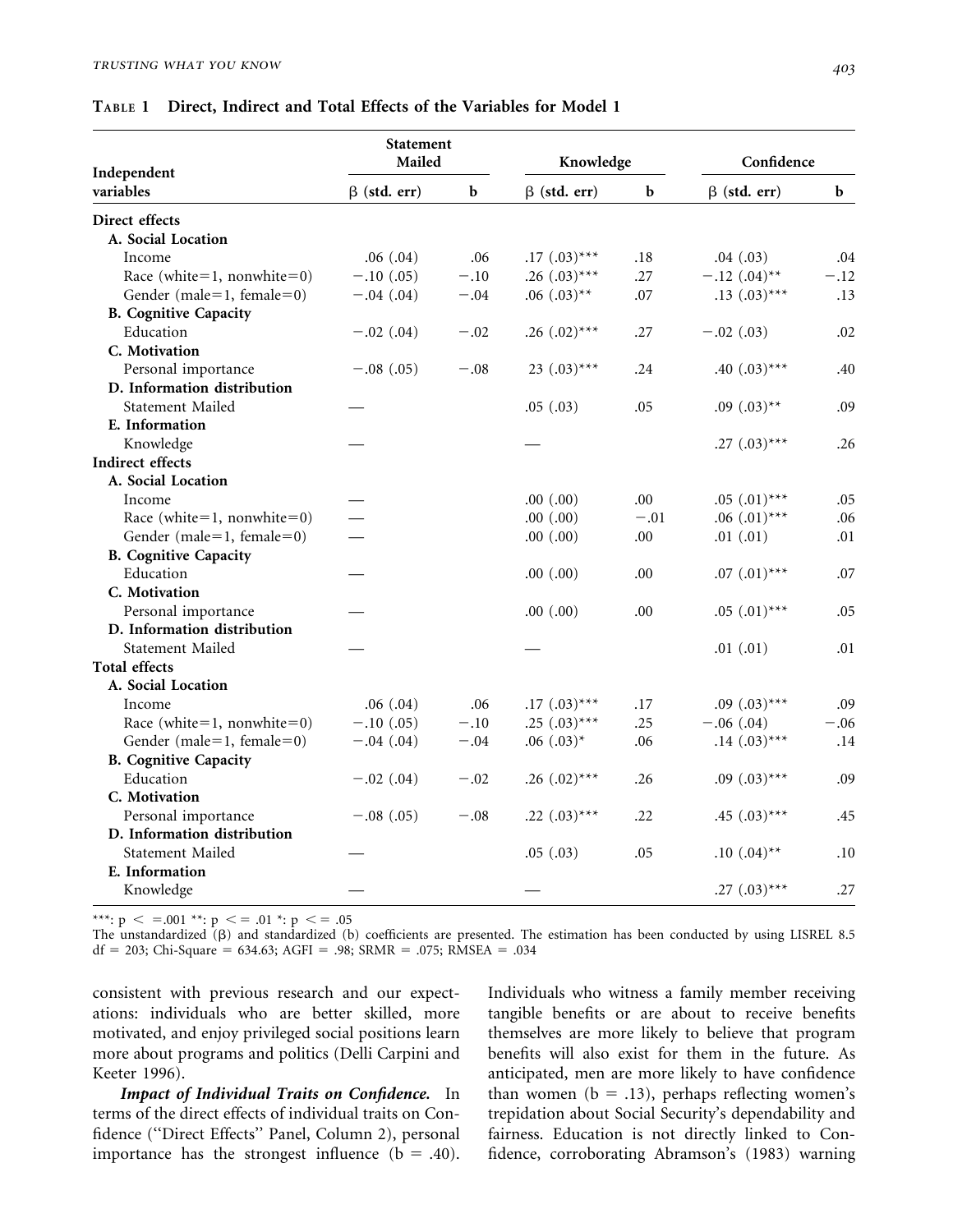

FIGURE 1 The Impact of Mailing the Social Security Statement on Knowledge and Confidence

\*\*\*p < .001; \*\*p < .01; \*p < .05

Note: The figure shows the path analysis using LISREL. Standardized coefficients are presented. Adjusted Goodness of Fit Index  $(AGFI) = .98$ ; Chi-Square = 634.63; df = 203; Standardized Root Mean Square Residual (SRMR) = .075; RMSEA = .034 Race is coded white = 1, nonwhite = 0. Gender is coded male = 1, female = 0.

against presuming an ''education-enhancement'' effect. While individuals with high cognitive capacity may be better equipped than others to improve their knowledge, this does not necessarily lead to greater confidence in institutional performance. Education only has an influence indirectly, by equipping individuals to improve their Knowledge of Social Security (b = .07) ("Indirect Effects" Panel, Column 3). In a similar way, income leads to higher Confidence not directly but rather through expanding Knowledge  $(b = .05)$ .

In a finding that may help to resolve a current puzzle, race is related to confidence, with nonwhites being more confident than whites ( $b = -.12$ ). This may reflect Social Security's inclusive racial history (see Lieberman 1998).

## The Impact of Mailing Social Security Statements on Confidence

The second set of substantive findings offers support for our core argument: straight-forward, factual, and personally relevant information increases confidence in specific government programs once a broad array of individual traits are controlled. Table 1 and Figure 1 show that SSA's mailing of Statements had a direct effect on Confidence in the future of Social Security  $(b = .09$  [Table 1, "Direct Effects" Panel, Column 3]). However, it does not have a statistically significant impact on Knowledge.

Consistent with the arguments of Bok, Orren, and other proponents of the information-enhancement account, knowledge has a significant effect on Confidence  $(b = .26$  [Table 1, "Direct Effect" Panel, Column 3]): the more people know about Social Security taxes, benefits, and operations, the more confident they are about the program's future. Of particular importance is that Table 1 shows that the total impact of ''Statement Mailed'' on Confidence is .10 ( $p < .01$ ) ("Total Effects" Panel, Column 3). In other words, use of the stringent ''Statement Mailed'' independent variable leads to a modest increase in confidence in Social Security. Simply mailing information about the program enhances confidence in it even among individuals with different individual traits.

# The Effects of Government Mailing and Public Recollection of Statement Receipt

Model 2 includes ''Statement Received'' and ''Statement Mailed'' in the same model in order to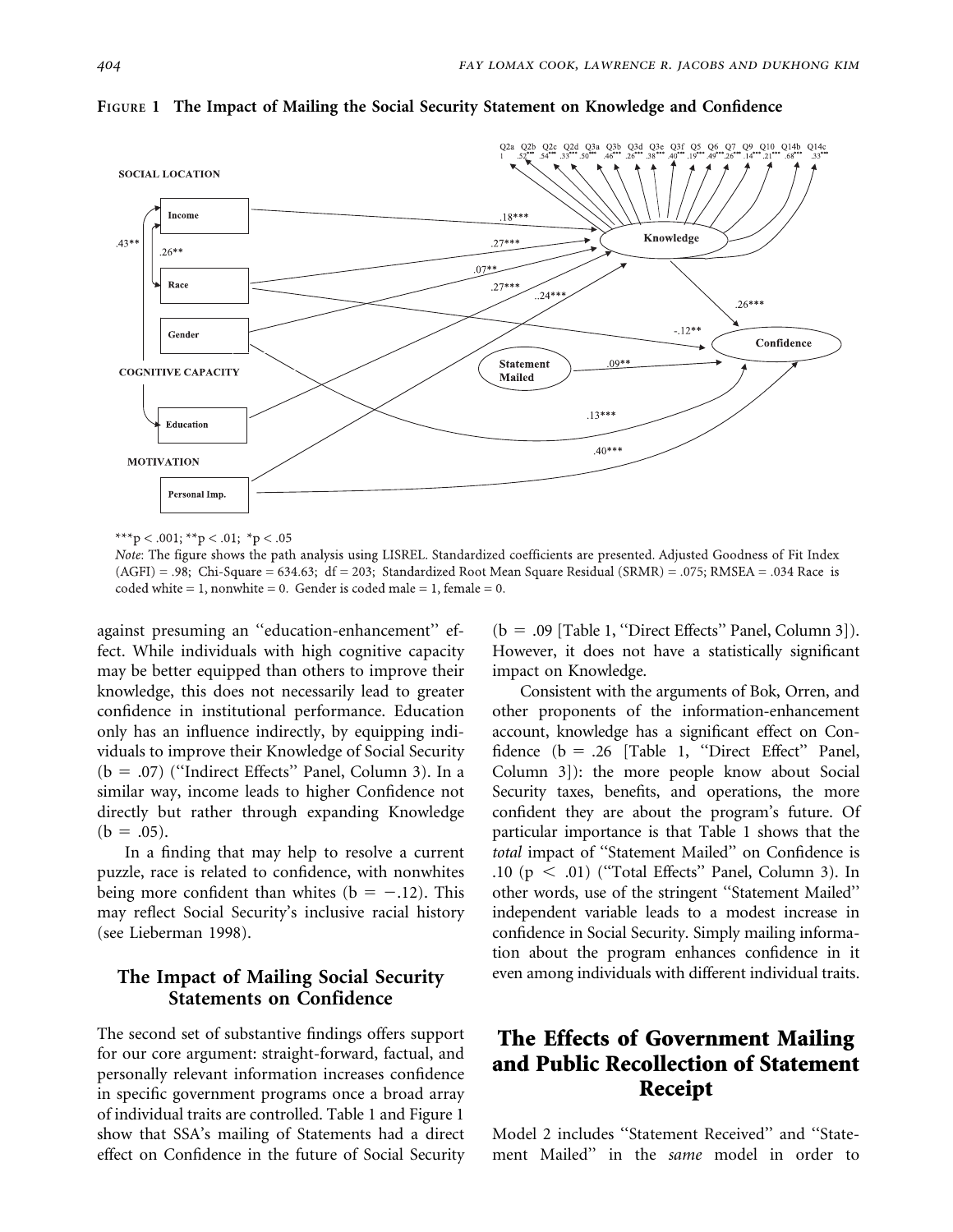investigate the independent effect of actually receiving the Statement and whether and how SSA's effort of sending the statement affects citizens' knowledge and confidence. It also examines the statistical interaction of individual traits and Statement Received on Knowledge and Confidence. Does receiving the Social Security Statement have a stronger impact among highly educated than less-educated individuals, as would occur if highly educated individuals are especially apt to pay attention to the Statement and learn from it? We ask a similar question about those who are more motivated and have higher incomes. Are they more inclined to learn the new information and then take greater advantage of it?

## Individual Traits and Information **Distribution**

Table 2 and Figure 2 show that memory of a personal Statement from SSA is largely the product of actually having been mailed one. The relationship between ''Statement Mailed'' and ''Statement Received'' is statistically significant and very strong  $(b = .65)$ . This means that individuals sent the Statement by SSA are highly likely to report they received it, though there is some inevitable slippage owing, for instance, to such things as moving, discarding the envelope before opening it, being too busy to read it, and imperfect recollection. By contrast, income, education, and personal importance have substantially weaker influences on the respondents' recollection of receiving the Statement ( $b = .09, .08,$  and .12, respectively). Race and gender have no significant relationship with ''Statement Received.''

The Impacts of Individual Traits on Knowledge and Confidence. The influence of individual traits on Knowledge and Confidence generally parallels the previous analyses in Figure 1 and Table 1 that did not include ''Statement Received.'' With the exception of gender, the variables for social location, cognitive capacity, and personal importance continue to exert the positive effects on Knowledge found for ''Statement Mailed'' (Model 1). In terms of direct effect on Confidence, race, gender, and personal importance remain as the only individual traits that are statistically significant, while education continues to improve knowledge without directly raising confidence.

#### The Impact of Information on Knowledge

Adding ''Statement Received'' in Model 2 produces a statistically significant direct path from government

information distribution to Knowledge (see Figure 2). Specifically, ''Statement Received'' has a positive direct effect on Knowledge ( $b = .18$ ;  $p < .05$  [Table 2, "Direct Effects" Panel, Column 5]). Indeed, adding "Statement Received" generally produced stronger results. As Table 2 shows, the total effect of "Statement Received'' on Knowledge is stronger than for ''Statement Mailed":  $b = .17$   $p < .05$ . This implies that although sending the statement has a small but not statistically significant impact on boosting knowledge, actually receiving the Statement improves knowledge even more and provides additional evidence of the cognitive impact of receiving and absorbing SSA's information about retirement benefits (Gilens 2001).

#### Impact of Information on Confidence

One of the most important results in Figure 2 and Table 2 is that SSA's distribution of information exerts an indirect impact on Confidence through Knowledge. The inclusion of both Statement Mailed and Statement Received clarifies the effects of the cognitive processing of information. Specifically, receiving their Social Security Statements helps individuals gain new knowledge about Social Security and this increased knowledge then generates more confidence in the viability of Social Security ( $b = .35$ ) (Table 2, ''Total Effects'' Panel, Column 6). It seems, then, that actual receipt of the Statement indirectly makes a difference in increasing the confidence of Americans by improving their understanding of the program.

## Interactions of Individual Traits and Statement Receipt on Knowledge, and Confidence

Analyzing the interactions of new information and specific individual traits is critical for sorting out whether the impact of the Social Security statement reported above is largely limited to advantaged groups. None of the substantively important statistical interactions with Statement Mailed or Received reach conventional levels of statistical significance. For instance, Table 2 shows that the interaction of Statement Receipt and education produces a positive (but unreliable) effect on Knowledge and an only marginal effect on Confidence at the .10 level. Statistical interactions between Statement Receipt and income and personal importance are also not statistically significant.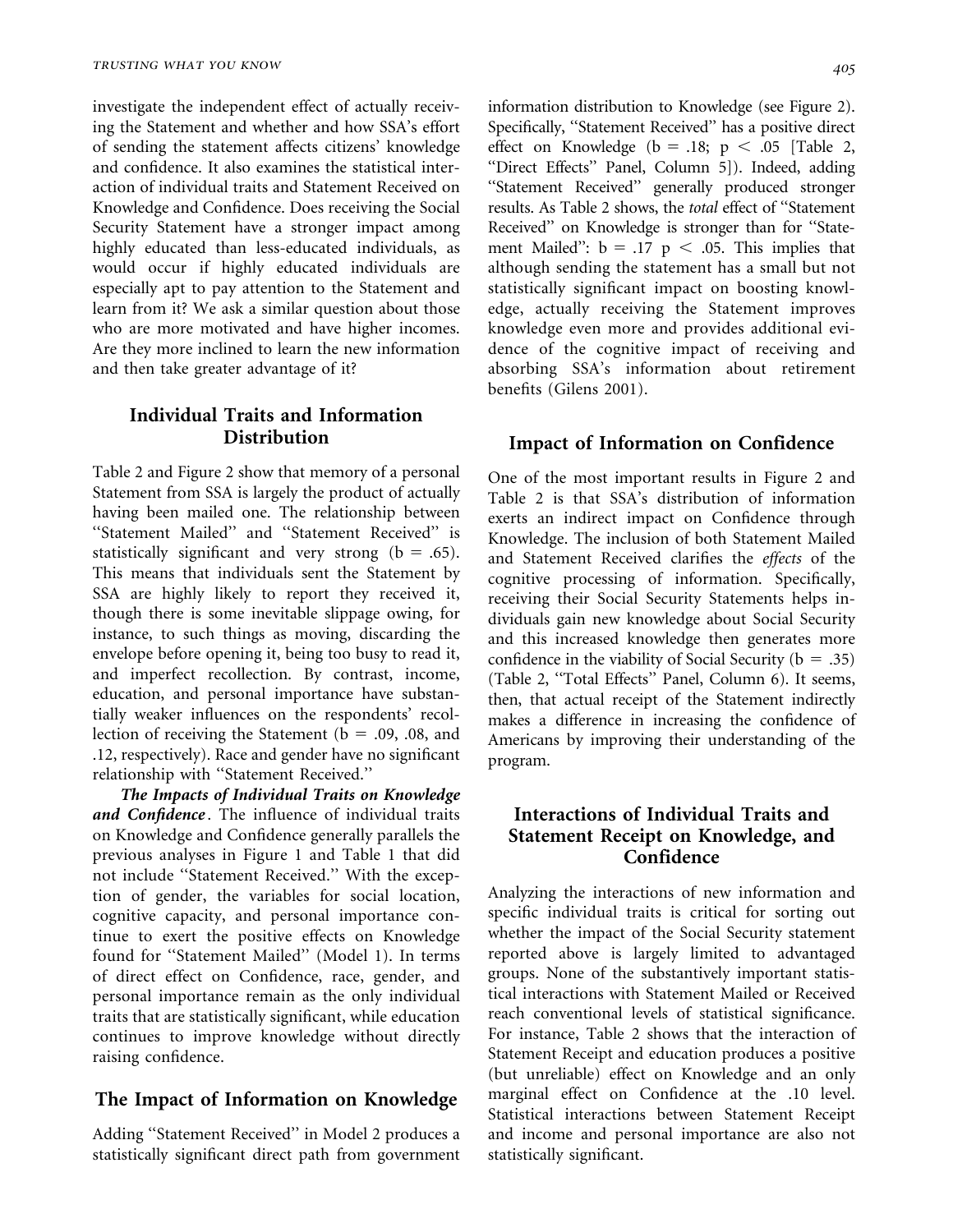| Independent                          | <b>Statement</b><br>Rec.           |     | Educ.<br>* Statement Rec. |        | Income *Statement<br>Rec |        | Pers imp<br>* Stmt Rec.           |             | Knowledge                   |        | Confidence                  |         |
|--------------------------------------|------------------------------------|-----|---------------------------|--------|--------------------------|--------|-----------------------------------|-------------|-----------------------------|--------|-----------------------------|---------|
| variables                            | $\beta$ (std. err) b               |     | $\beta$ (std. err)        | b      | $\beta$ (std. err)       | b      | $\beta$ (std. err)                | $\mathbf b$ | $\beta$ (std. err)          | b      | $\beta$ (std. err)          | b.      |
| <b>Direct Effects</b>                |                                    |     |                           |        |                          |        |                                   |             |                             |        |                             |         |
| A. Social Location                   |                                    |     |                           |        |                          |        |                                   |             |                             |        |                             |         |
| income                               | $.06(.03)***$                      |     | $.09$ -.01 (.03)          |        | $-.02 - .18 (.06)^{**}$  | $-.14$ | $.01$ $(.02)$                     | .02         | $.03$ $(.01)$ <sup>**</sup> | .13    | .01(0.04)                   | .01     |
| race (white $= 1$ , nonwhite $= 0$ ) | .07(.06)                           | .07 | .04(.05)                  |        | $.03 - .16(.09)$         | $-.08$ | $-.06(.04)$                       | $-.06$      | $.15$ $(.03)***$            | .38    | $-.28(.10)^{**}$            | $-.20$  |
| gender (male= $l$ , female= $0$ )    | .03(.04)                           |     | $.03 - .03$ (.04)         | $-.02$ | .04(.06)                 | .02    | .00(0.03)                         | .00.        | $.02$ $(.02)$               | .05    | $.19(.05)***$               | .14     |
| <b>B.</b> Cognitive Capacity         |                                    |     |                           |        |                          |        |                                   |             |                             |        |                             |         |
| education                            | $.09$ $(.05)$ **                   | .08 | $-26(06)$ ***             | $-.18$ | $.01$ $(.07)$            |        | $.01 - .04 (.03)$                 | .01         | $.14 \; (.02)^{***}$        |        | $.31 - .05$ (.07)           | $-.03$  |
| C. Motivation                        |                                    |     |                           |        |                          |        |                                   |             |                             |        |                             |         |
| personal importance                  | $.13$ $(.06)$ <sup>**</sup>        |     | $.12 - .08(.05)$          |        | $-.06$ $-.04$ $(.08)$    |        | $-.02$ $-.25$ $(.08)^{**}$ $-.24$ |             | $.14 \; (.03)^{***}$        | .33    | $.57$ $(.08)$ ***           | .36     |
| D. Information distribution          |                                    |     |                           |        |                          |        |                                   |             |                             |        |                             |         |
| statement Mailed                     | .65 $(.04)$ *** .65 $-.13$ $(.10)$ |     |                           |        | $-.10$ $-.27$ (.16)      |        | $-.14$ -.09 (.08)                 | $-.09$      | $-.01$ (.03)                |        | $-.02$ $-.04$ $(.10)$       | $-.03$  |
| statement Received                   |                                    |     | .15(.10)                  | .12    | .41 $(.15)^{***}$        | .21    | .01(0.07)                         | .01         | $.07$ $(.03)^*$             | .18    | .10(.10)                    | .07     |
| E. Interaction                       |                                    |     |                           |        |                          |        |                                   |             |                             |        |                             |         |
| educ.* statement received            |                                    |     |                           |        |                          |        |                                   |             | $.01$ $(.01)$               | .05    | .06(.04)                    | .06     |
| income * statement received          |                                    |     |                           |        |                          |        |                                   |             | $-.01$ $(.01)$              | $-.07$ | .03(.02)                    | .04     |
| personal imp. * statement received   |                                    |     |                           |        |                          |        |                                   |             | $.01$ $(.02)$               | .01    | .08(.05)                    | .05     |
| F. Information                       |                                    |     |                           |        |                          |        |                                   |             |                             |        |                             |         |
| knowledge                            |                                    |     |                           |        |                          |        |                                   |             |                             |        | $1.27$ $(.30)$ ***          | .35     |
| <b>Indirect Effects</b>              |                                    |     |                           |        |                          |        |                                   |             |                             |        |                             |         |
| A. Social Location                   |                                    |     |                           |        |                          |        |                                   |             |                             |        |                             |         |
| income                               |                                    |     | .01(.01)                  | .01    | .03(.02)                 | .02    | $.00$ $(.00)$                     | .00         | $.01$ $(.00)$               | .03    | $.05$ $(.02)$ <sup>**</sup> | .06     |
| race (white $= 1$ , nonwhite $= 0$ ) |                                    |     | $.01$ $(.01)$             | .01    | .03(.03)                 | .01    | $.00$ $(.01)$                     | .00.        | $.01$ $(.00)$               | .02    | .20 $(.06)$ ***             | .14     |
| gender (male = $l$ , female = 0)     |                                    |     | $.00$ $(.01)$             | .00    | $.01$ $(.02)$            | .01    | .00(.00)                          | .00         | $.00$ $(.00)$               | .00.   | .03(.02)                    | .02     |
| <b>B. Cognitive Capacity</b>         |                                    |     |                           |        |                          |        |                                   |             |                             |        |                             |         |
| education                            |                                    |     | .01(.01)                  | .01    | .04(.02)                 | .02    | $.00$ $(.01)$                     | .00.        | .00(0.01)                   | .01    | $.17$ $(.05)$ ***           | .11     |
| C. Motivation                        |                                    |     |                           |        |                          |        |                                   |             |                             |        |                             |         |
| personal importance                  |                                    |     | .02(.01)                  | .01    | .05(.03)                 | .02    | $.00$ $(.01)$                     | .00         | .01(0.01)                   | .02    | $.18$ $(.05)***$            | .12     |
| D. Information distribution          |                                    |     |                           |        |                          |        |                                   |             |                             |        |                             |         |
| statement Mailed                     |                                    |     | .10(.06)                  | .08    | $.26$ $(.10)^{**}$       | .14    | .01(0.05)                         | .01         | $.05$ $(.02)^*$             | .12    | .11(.07)                    | $.08\,$ |
| statement Received                   |                                    |     |                           |        |                          |        |                                   |             | $.00$ $(.00)$               | $-.01$ | .11 $(.04)^*$               | .08     |
| E. Interaction                       |                                    |     |                           |        |                          |        |                                   |             |                             |        |                             |         |
| educ.* statement received            |                                    |     |                           |        |                          |        |                                   |             |                             |        | $.02$ $(.01)$               | .02     |
| income * statement received          |                                    |     |                           |        |                          |        |                                   |             |                             |        | $-.02$ (.01)                | $-.03$  |
| personal imp. * statement received   |                                    |     |                           |        |                          |        |                                   |             |                             |        | $.02$ $(.02)$               | .01     |

|  |  |  |  |  |  |  |  | TABLE 2 Direct, Indirect and Total Effects of the Variables for Model 2 |  |  |  |
|--|--|--|--|--|--|--|--|-------------------------------------------------------------------------|--|--|--|
|--|--|--|--|--|--|--|--|-------------------------------------------------------------------------|--|--|--|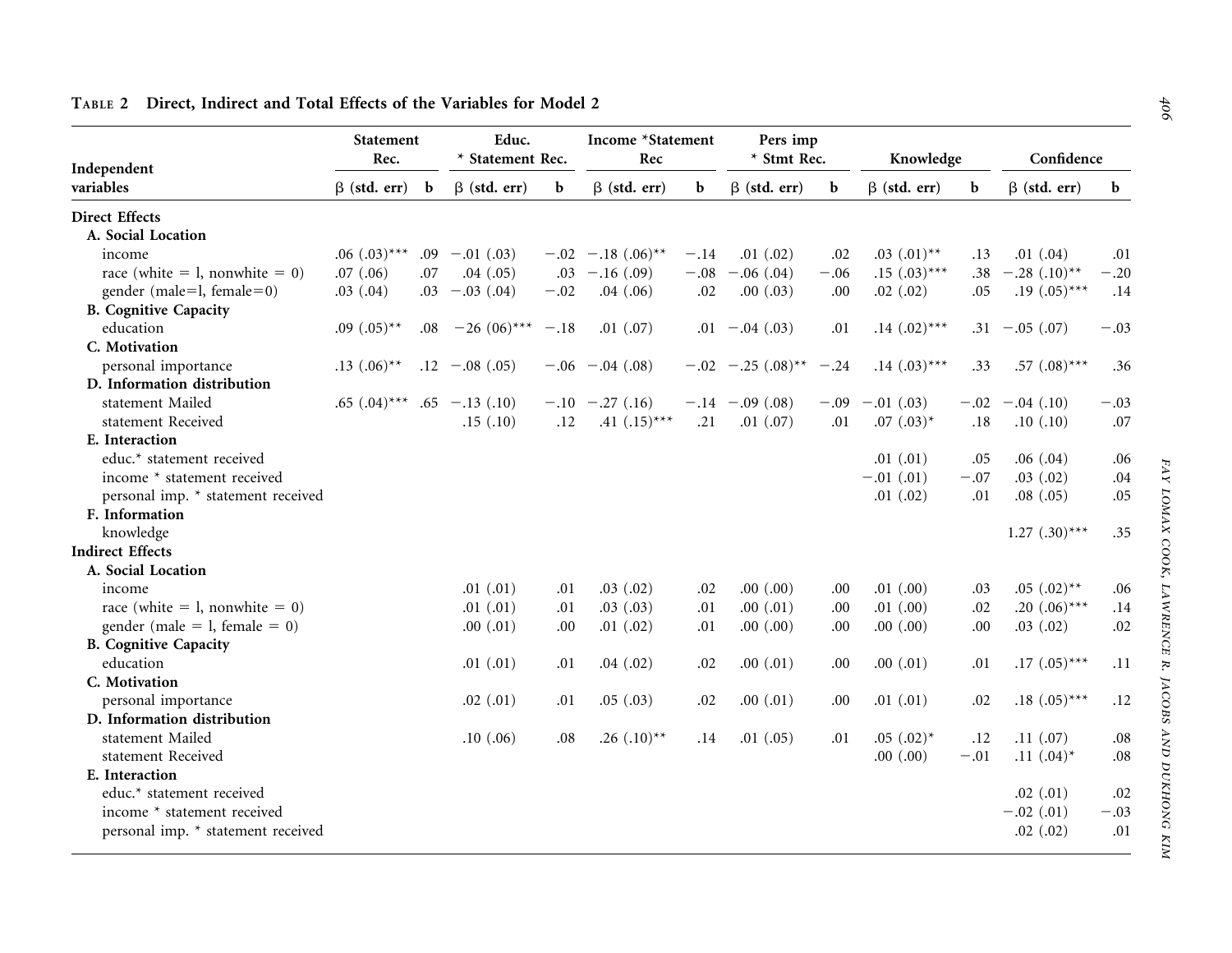#### TABLE 2 (Continued)

| Independent                          | <b>Statement</b><br>Rec. |     | Educ.<br>* Statement Rec. |        | Income *Statement<br>Rec |         | Pers imp<br>* Stmt Rec.          |        | Knowledge            |        | Confidence         |        |
|--------------------------------------|--------------------------|-----|---------------------------|--------|--------------------------|---------|----------------------------------|--------|----------------------|--------|--------------------|--------|
| variables                            | $\beta$ (std. err)       | b   | $\beta$ (std. err)        | b      | $\beta$ (std. err)       | b       | $\beta$ (std. err)               | b      | $\beta$ (std. err)   | b.     | $\beta$ (std. err) | b      |
| <b>Total Effects</b>                 |                          |     |                           |        |                          |         |                                  |        |                      |        |                    |        |
| A. Social Location                   |                          |     |                           |        |                          |         |                                  |        |                      |        |                    |        |
| income                               | $.06(.03)^*$             |     | $.09$ $-.01$ $(.03)$      |        | $-.01 - .16 (.05)^{**}$  | $-.12$  | $.02$ $(.02)$                    | .02    | $.04$ $(.01)$ ***    | .15    | .07(0.03)          | .07    |
| race (white $= 1$ , nonwhite $= 0$ ) | .07(0.06)                | .07 | .05(.05)                  |        | $.04 - .13(.08)$         | $-.07$  | $-.06(.04)$                      | $-.06$ | $.15(.03)***$        | .40    | $-.08(.07)$        | $-.06$ |
| gender (male = $l$ , female = 0)     | .03(0.04)                |     | $.03 - .03$ (.04)         | $-.02$ | .05(.06)                 | .03     | .00(0.03)                        | .00.   | .02(.02)             | .06    | .22 $(.05)$ ***    | .16    |
| <b>B.</b> Cognitive Capacity         |                          |     |                           |        |                          |         |                                  |        |                      |        |                    |        |
| education                            | $.09$ $(.04)^*$          |     | $.08$ -25 $(06)$ ***      | $-.17$ | .03(.06)                 | $.01\,$ | $-.04(.03)$                      | $-.04$ | $.14 \; (.02)^{***}$ | .31    | $.12$ $(.05)^*$    | .07    |
| C. Motivation                        |                          |     |                           |        |                          |         |                                  |        |                      |        |                    |        |
| personal importance                  | $.13$ $(.05)^*$          |     | $.12 - .06(.05)$          | $-.04$ | .01(0.08)                | .00.    | $-.25(.08)$ <sup>**</sup> $-.24$ |        | $.15(.02)***$        | .35    | .76 $(.06)***$     | .48    |
| D. Information distribution          |                          |     |                           |        |                          |         |                                  |        |                      |        |                    |        |
| statement Mailed                     | $.65$ $(.04)$ ***        |     | $.65 - .03(.05)$          | $-.02$ | $-.01(.09)$              | .00.    | $-.08(.05)$                      | $-.09$ | .04(.02)             | .10    | .06(.06)           | .05    |
| statement Received                   |                          |     | .15(.10)                  | .12    | $.41$ $(.15)^{**}$       | .21     | $.01$ $(.07)$                    | .01    | $.07$ $(.03)^*$      | .17    | $.21 \; (.09)^*$   | .15    |
| E. Interaction                       |                          |     |                           |        |                          |         |                                  |        |                      |        |                    |        |
| educ.* statement received            |                          |     |                           |        |                          |         |                                  |        | .01(0.01)            | .05    | $.08(.03)^*$       | .07    |
| income * statement received          |                          |     |                           |        |                          |         |                                  |        | $-.01$ $(.01)$       | $-.07$ | .01(0.02)          | .01    |
| personal imp. * statement received   |                          |     |                           |        |                          |         |                                  |        | $.01$ $(.02)$        | .01    | .08(.05)           | .06    |
| F. Information                       |                          |     |                           |        |                          |         |                                  |        |                      |        |                    |        |
| knowledge                            |                          |     |                           |        |                          |         |                                  |        |                      |        | $1.27(30)$ **      | .35    |

\*\*\*:  $p$  < =.001:\*\*: $p$  < = .01\*:  $p$  < = .05

The unstandardized (β) and standardized (b) coefficients are presented. The estimation has been conducted by using LISREL 8.5. df = 275; S.B Chi-square = 426.39; AGFI = .98; RMSEA <sup>5</sup> .017; SRMR <sup>5</sup> .056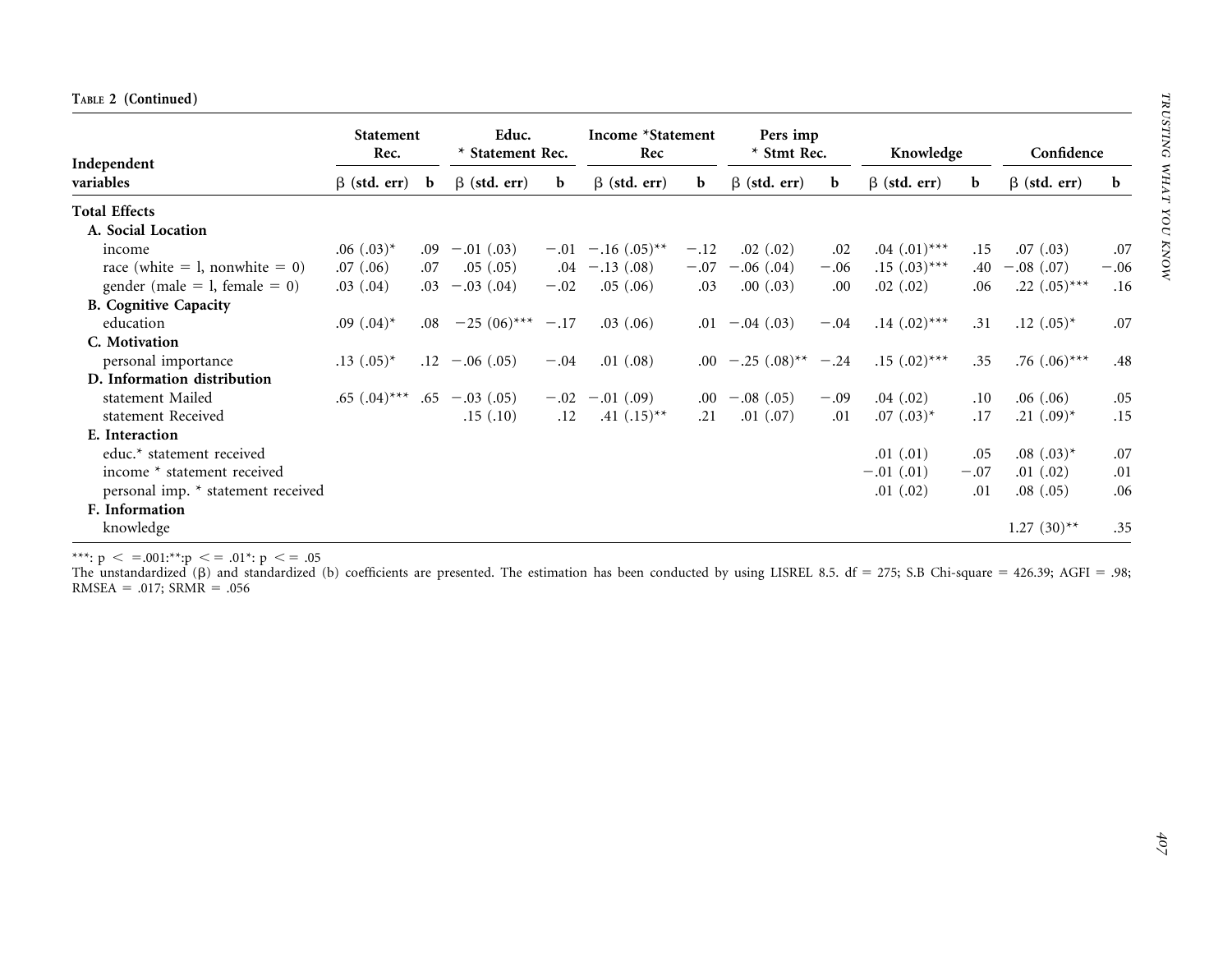

FIGURE 2 The Impact of Both Mailing and Receiving the Social Security Statement on Knowledge and Confidence

\*\*\*p < .001; \*\*p < .01; \*p < .05

Note: The figure shows the structural equation model (SEM) estimation results, using LISREL. Race is coded white  $= 1$ , nonwhite  $= 0$ . Gender is coded male = 1, female = 0. Adjusted Goodness of Fit Index (AGFI) = .87; S.B. Chi-Square = 426.39; df = 275; Standardized Root Mean Square Residual  $(SRMR) = .056$ ; RMSEA = .017.

But most impressive is the continuing independent direct impact of Statement Receipt on Knowledge and its indirect effects on Confidence through Knowledge after the introduction of interactions of Statement Receipt and individual traits. These notable results imply that the effects of mailing and sending the Social Security Statement had general effects on Americans and were not limited to certain subgroups.

# Discussion and Conclusion

Our analysis has implications for research on confidence and for discussions on how to improve civic life in America. It confirms the importance of shifting research on political trust and confidence away from global objects of evaluation like ''the government'' and towards judgments about specific institutions and their performance (Gilens 2001; Levi and Stoker 2000). Three contributions merit attention.

First, our findings modify earlier research on the reasoning capacity of the mass public. Previous research largely accepted that the public's level of information was minimal and instead emphasized the rational processes that citizens use to process the limited information they do possess (Bartels 1996, 197; Page and Shapiro 1992; Popkin 1991). Our results raise questions, however, about the immutability of minimal levels of citizen information and offer qualified evidence that policy information can be boosted when the public is provided with clear, useful, and personally relevant factual information from credible sources. Borrowing on V.O. Key's famous aphorism, the public's level of policy knowledge echoes the quality and quantity of information with which they are provided. A related implication is to underscore the feedback effects of specific government programs (Campbell 2003; Mettler 2002; Mettler and Soss 2003).

Second, our findings show that information distribution can improve confidence. In line with previous studies on confidence, we find that social status, cognitive ability, and self motivation enhance citizens' confidence. However, unlike previous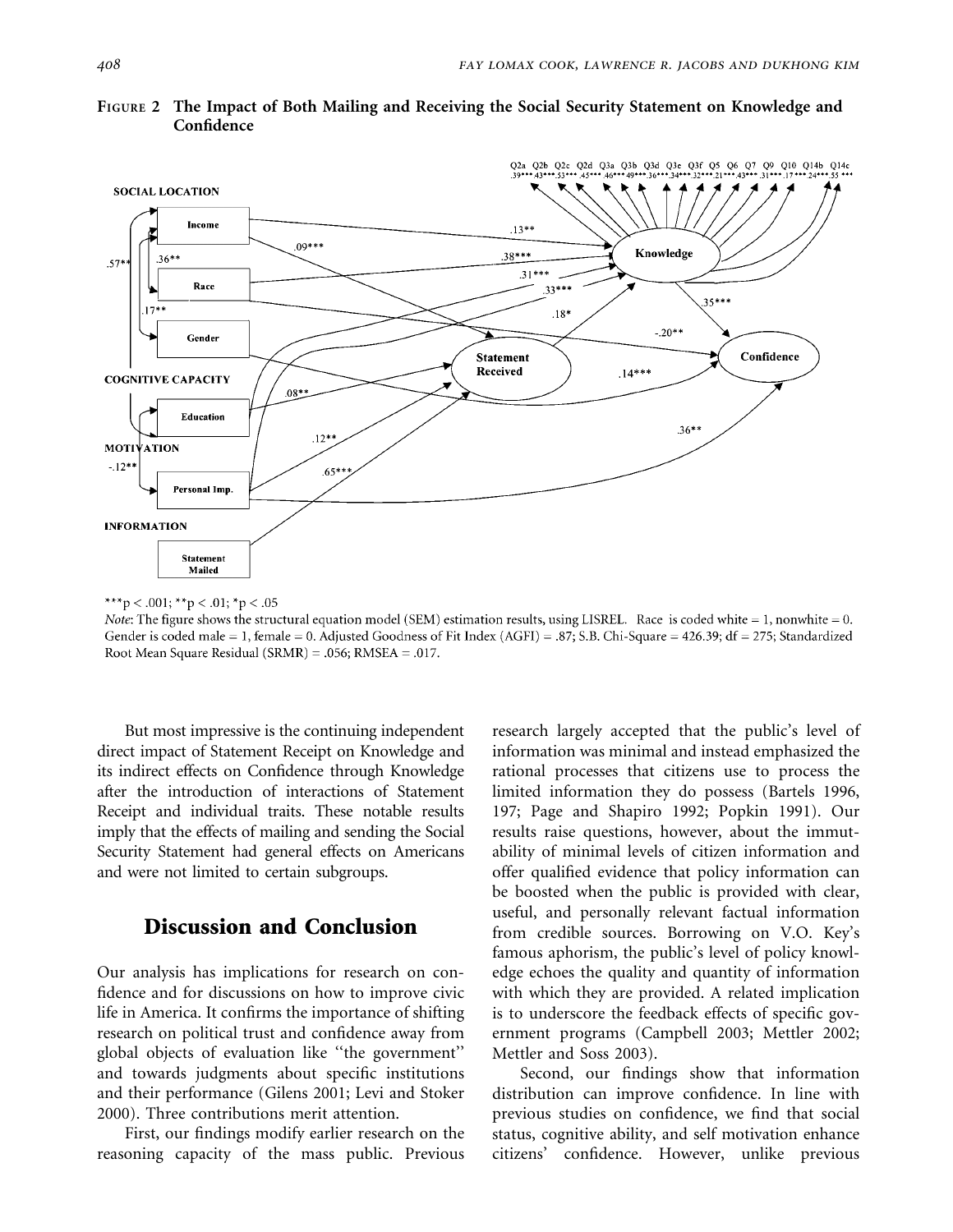pessimistic studies about the relationship between knowledge and confidence (e.g., Delli Carpini and Keeter 1996; Hibbing and Theiss-Morse 1995, 2002; Kimball and Patterson 1997), we found that sending out objective information can boost citizens' knowledge about Social Security programs across individuals with disparate traits and in turn improve their confidence in the program. This gives credence to Bok and others' argument that citizens' lack of knowledge contributes to the lower level of confidence in government in general and reveals a concrete direction through which to enhance citizen confidence in government.

Third, our study illustrates an approach to studying citizen trust in government that moves away from focusing on a global object of evaluation to examining a specific object of evaluation. Asking citizens whether or not they trust "the government in Washington'' depends on their abstract or impressionistic judgments of government. By contrast, studying citizen evaluation on a specific government institution makes it possible to investigate the effect of knowledge about concrete programs on the evaluation of that institution's ability to deliver on its mission (Page and Jacobs 2009). Although we have not addressed the question how domain-specific evaluation is connected to global evaluation, we think such an examination would be a useful next step.

Findings that support the information-enhancement account have practical implications for American civic life. Evidence that the public's confidence in government may, in part, be related to its knowledge underscores the value of providing fact-rich, clear, and personally relevant information (Bok 1997; Jacobs, Cook, and Delli Carpini 2009). Our results provide conditional support for government initiatives like SSA's Statements to increase knowledge and confidence toward government programs. Although our analysis shows the effects of social location, cognitive capacity, and, especially, personal motivation, it also demonstrates that government distribution of factual information can have independent effects on confidence.

A particular challenge for government institutions is to encourage citizens to read and retain the information sent to them. As our findings suggest, sending out well-presented information has a direct impact on confidence but this effect is stronger when citizens actually read the materials and remember them.

Foundations, schools, and other organizations have fueled a burgeoning movement to improve civic engagement and boost policy knowledge and confidence. Less explored has been how government itself can help. Decisions by government officials about the amount, kind, and delivery vehicle for the distribution of information may have a measurable impact on public knowledge and confidence in government. Major government programs should carefully review the nature of the information they distribute because it has consequential (even if modest) impacts on citizens. Although an Athenian conclave of learned citizenry is not attainable, government institutions may be able to measurably improve the level of policy information and boost the public's evaluation of its programs.

## Acknowledgments

We gratefully acknowledge the insightful comments and helpful assistance of Dennis Chong, James Druckman, Jon Krosnik, Jeff Manza, David Mechanic, Joanne Miller, Thomas D. Cook, Steve West, and Will Shadish. We also thank Ellen Whittingham on expert help with formatting and typing the figures. Authors' names are listed in alphabetical order.

# Appendix

#### Data

This survey was supported by the Social Security Administration as an effort to monitor what the public knows about Social Security. The Gallup Organization conducted the survey for the Social Security Administration first between October and November 1998 and second between November 1999 and January 2000. For the analysis in this paper, the second survey is used. The total number of respondents in the second survey was 4,020 adults. Four hundred adult respondents were randomly sampled in 10 major regions (Boston, New York, Philadelphia, Atlanta, Chicago, Dallas, Kansas City, Denver, San Francisco, and Seattle). To represent the nation at large, Gallup then applied weights. We conducted our analyses with and without weights. Finding no differences in the results, we report our finding without the use of weights.

Because the focus of this paper is on the effect of the Social Security Statements, we limited our analysis to those respondents targeted for the statements (i.e., those who are not already receiving Social Security). Therefore, we excluded respondents aged under 25,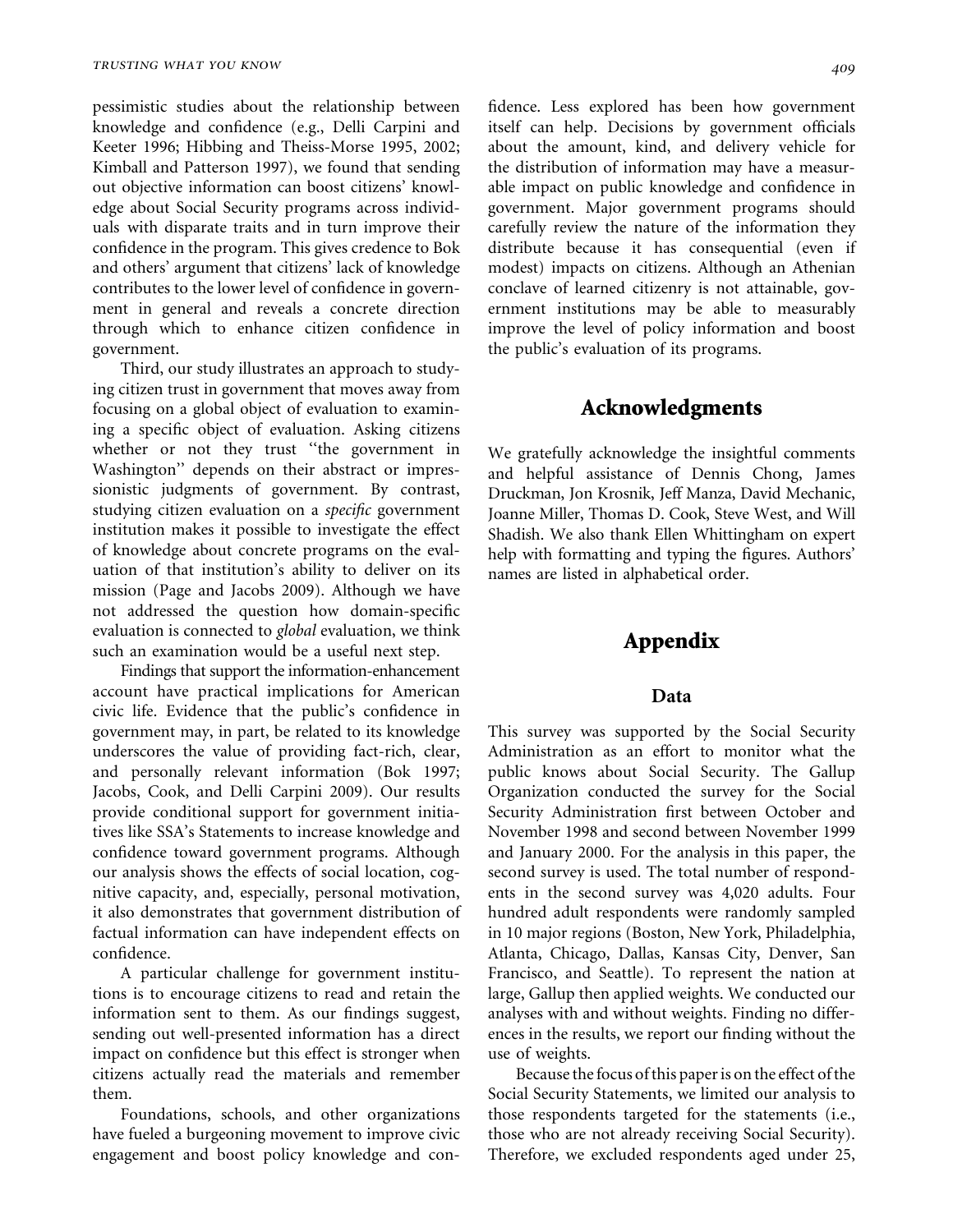aged 65 and over, and any respondents under 65 who are getting benefits. The resulting N was 2458.

The statistical packages used in this analysis is LISREL 8.5.

## Dependent Variable

Confidence in Social Security. Q4: ''How confident are you that Social Security retirement benefits will be there for you when you retire?'' (Not confident at all, Only a little confident, Somewhat confident, Very confident). (Min = 1 Max = 4 Mean = 2.20 Std. Dev =  $1.01$  N = 2408)

#### Independent Variables

Knowledge. Q2, Q3(ABDEF), Q5,6,7,9,10,14(B,C)

Q2: What types of benefits do you think the Social Security taxes that come out of your pay check are for ? [This is an open-ended question which allows the respondent seven responses. The score for these seven responses were calculated by adding the number of correct answers. Thus each correct response was treated as an individual question. The correct answers are 6 (disability benefits), 10 (retirement benefits), and 12 (survivor benefits).]

Q3A: Social Security provides retirement benefits (agree or disagree).

Q3B: Social Security provides benefits to the families of workers who die (agree or disagree).

Q3D: Social Security pays benefits to workers who become disabled (agree or disagree).

Q3E: Social Security benefits play a major role in keeping many senior citizens out of poverty (agree or disagree).

Q3F: Social Security is paid for by a tax placed on both workers and employers (agree or disagree).

Q5: What do you think is the youngest age someone can retire today, and start receiving FULL Social Security retirement benefits? If you don't know just say so (open ended question).

Q6: Is the youngest age you can retire and collect FULL Social Security retirement benefits fixed or will it rise in the future?

Q7: Can a person retire early and still receive some Social Security retirement benefits?

Q9: Do all people who receive Social Security retirement benefits receive the same amount, or does it depends on how much people earned when they were working?

Q10: Were Social Security retirement benefits, by themselves, designed to provide enough money for retired people to live on?

Q14 B: People on Social Security are living longer, so they cost the program more money.

Q14 C: The percentage of older Americans will about double between now and the year 2032.

Cronbach Alpha is .61 for these items.

 $(Min = 0$  Max = 16 Mean = 10.199 Std. Dv =  $2.553 N = 2458$ 

Personal Importance. For this variable, two items (Q D3, and D5) were added.

D3: Is anyone else in your household currently receiving any Social Security benefits?

D5: What is your age? Age is recoded by  $1 = 56$ or over and  $0 =$  under age 56.

 $(Min = 0$  Max = 2 Mean = .2297 Std. Dv = .4771  $N = 2451$ 

Statement Received. Q24: Have you received a written statement (the Social Security Statement) from the Social Security Administration in the last year that shows how much you have contributed to Social Security and how much you can expect to receive in benefits?

 $(Min = 0$  Max = 1 Mean = .2883 Std. Dv = .4531  $N = 2397$ 

Statement Mailed. OD11a: In what month were you born? This variable has been modified as a dichotomous variable. Respondents who were born in January and February were coded as 1 and those who were born in other months 0. But the respondents who were born in March were excluded in order to make the variable cleaner because people born in March were in the ambiguous situation with some having received the statement and others not having receiving it.

 $(Min = 0$  Max = 1 Mean = .154 Std. Dv = .361  $N = 2269$ 

*Education.* Originally it ranged from  $1 =$  less than high school graduate to  $6 =$  postgraduate work/ degree. People who chose ''trade/technical/vocational training'' were assigned to ''some college'' category. Thus, the variable ranges from 1 to 5.

 $(Min = 1$  Max = 5 Mean = 3.136 Std. Dv = 1.14  $N = 2452$ 

Race. This variable was coded 1 for white and 0 for nonwhite.

 $(Minimum = 0$  Maximum = 1 Mean = .8855 Std. Dv =  $.3185 N = 2245$ 

**Income.** It ranges from  $1 =$  Less than \$20,000 to  $6 = $100,000$  or more.

 $(Minimum = 1$  Maximum = 6 Mean = 3.366 Std. Dv =  $1.549$  N = 2222)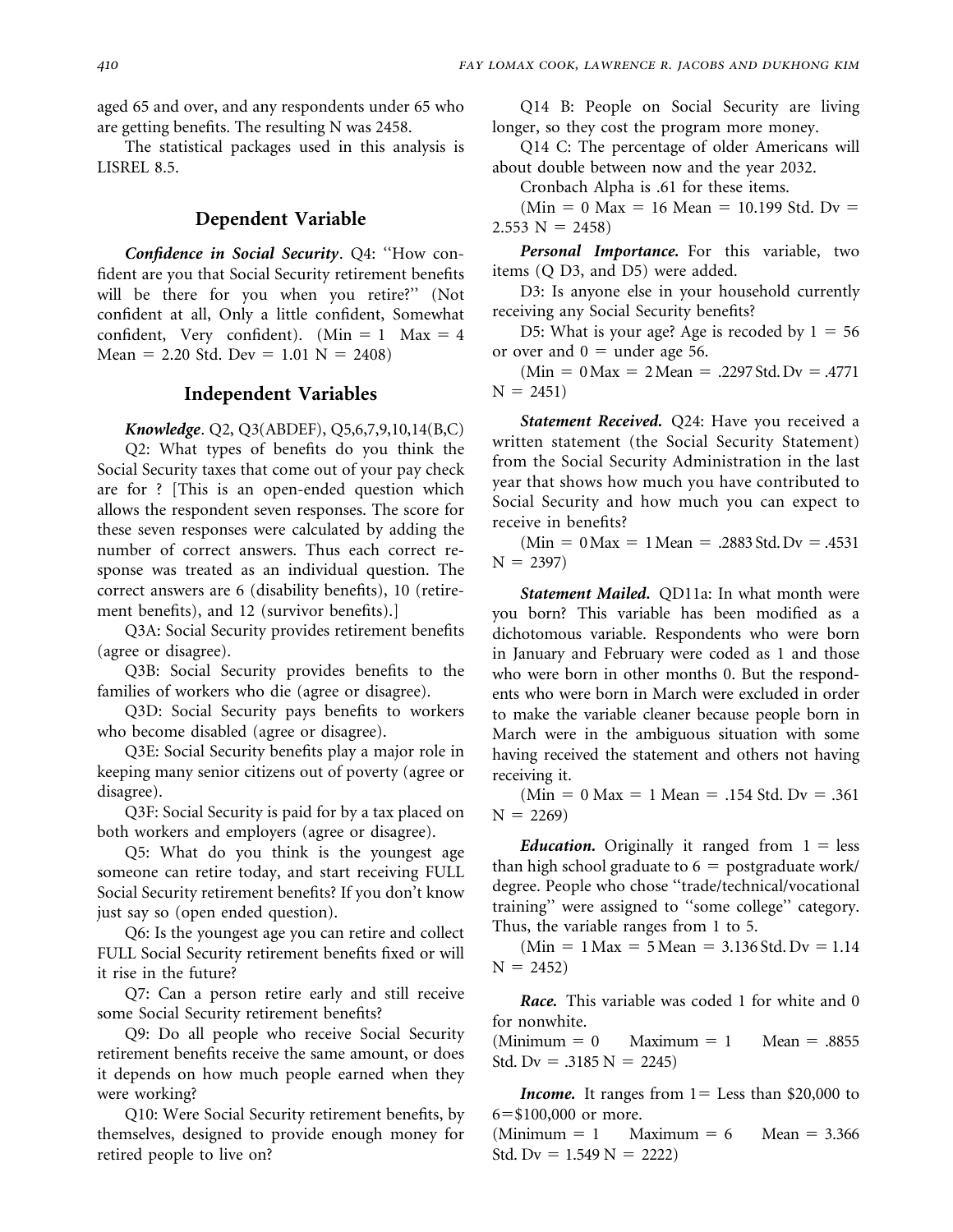Gender. Male was coded as 1 and female 0.  $(Minimum = 0$  Maximum = 1 Mean = .4365 Std. Dv = .4961 N = 2458)

Manuscript submitted 14 January 2009 Manuscript accepted for publication 9 September 2009

# References

- Abramson, Paul. 1983. Political Attitudes in America. San Francisco: Freeman.
- Aiken Leona, S., and Stephen G. West. 1991. Multiple Regression: Testing and Interpreting Interactions. Newbery Park, CA: Sage Publications.
- Barber, Benjamin. 1983. The Logic and Limits of Trust. New Brunswick, NJ: Rutgers University Press.
- Bartels, Larry M. 1996. ''Uninformed Votes: Information Effects in Presidential Elections.'' American Journal of Political Science 40 (2): 194–230.
- Bennett, Stephen. 1995. ''Comparing Americans' Political Information in 1988 and 1992.'' Journal of Politics 57 (May): 521–32.
- Bentler, Peter M., and Paul Dudgeon. 1996. ''Covariance Structure Analysis: Statistical Practice, Theory, and Directions.'' Annual Review of Psychology 47: 563–92.
- Blendon, Robert, John Benson, Richard Morin, Drew Altman, Mollyann Brodie, Mario Brossard, and Matt James. 1997. ''Changing Attitudes in America.'' In Why People Don't Trust Government, eds. Joseph Nye, Jr., Philip Zelikow, and David King. Cambridge, MA: Harvard University Press, 205–16.
- Bok, Derek. 1997. ''Measuring the Performance of Government.'' In Why People Don't Trust Government, eds. Joseph Nye, Jr., Philip Zelikow, and David King. Cambridge, MA: Harvard University Press, 55–75.
- Bollen, Kenneth A. 1989. Structural Equations with Latent Variables. New York: John Wiley and Sons.
- Brehm, John, and Wendy Rahn. 1997. ''Individual-Level Evidence for the Causes and Consequences of Social Capital.'' American Journal of Political Science 41 (3): 999–1023.
- Byrne, Barbara M. 1998. Structural Equation Modeling with LISREL, PRELIS, and SIMPLIS. Mahwah, NJ: Lawrence Erlbaum Associates.
- Campbell, Andrea Louise. 2003. How Policies Make Citizens: Senior Political Activism and the American Welfare State. Princeton, NJ: Princeton University Press.
- Campbell, Angus, Philip Converse, Warren Miller, and Donald Stokes. 1960. The American Voter. Midway Reprint (1980). Chicago: University of Chicago Press.
- Chanley, Virginia, Thomas Rudolph, and Wendy Rahn. 2000. ''The Origins and Consequences of Public Trust in Government," Public Opinion Quarterly 64 (3): 239-56.
- Chong, Dennis. 2000. Rational Lives: Norms and Values in Politics and Society. Chicago: University of Chicago Press.
- Citrin, Jack. 1974. ''Comment: The Political Relevance of Trust in Government.'' American Political Science Review 68 (September): 973–88.
- Converse, Philip E. 1964. ''The Nature of Belief Systems in Mass Publics.'' In Ideology and Discontent, ed. David Apter. New York: Free Press, 206–64.
- Cook, Fay Lomax, Jason Barabas, and Benjamin I. Page. 2002. ''Invoking Public Opinion: Policy Elites and Social Security.'' Public Opinion Quarterly 66 (2): 235–64.
- Cook, Fay Lomax, and Lawrence R. Jacobs. 2000. ''Assessing Assumptions about Attitudes toward Social Security: Popular Claims Meet Hard Data. In The Future of Social Insurance, eds. Peter Edelman, Dallas L. Salisbury, and Pamela Larson. Washington, DC: Brookings Institution Press, 82–110.
- Craig, Stephen. 1996. ''Change and the American Electorate.'' In Broken Contract: Changing Relationships between Americans and Their Government, ed. S. Craig. Boulder, CO: Westview, 1–20.
- Delli Carpini, Michael X., and Scott Keeter. 1996. What Americans Know about Politics and Why It Matters. New Haven, CT: Yale University Press.
- Dunn, Jennifer. 1999. ''The Republican Response to President Clinton's State of the Union Address.'' January 20: http:// www.thewashingtonpost.com/wp-srv/politics/soecuak/states/ docs/gop99.htm.
- Flynn, James, William Burns, C.K. Mertz, and Paul Slovic. 1992. ''Trust as a Determinant of Opposition to a High-Level Radioactive Waste Repository: Analysis of a Structural Model.'' Risk Analysis 12 (3): 417–29.
- Gilens, Martin. 2001. ''Political Ignorance and Collective Policy Preferences.'' American Political Science Review 95 (June): 379–96.
- Goldsteen, Raymond, Karen Goldsteen, and John Schorr. 1992. ''Trust and Its Relationship to Psychological Distress: The Case of Three Mile Island.'' Political Psychology 13 (4): 693–707.
- Gordon, Stacy, and Gary Segura. 1997. ''Cross-National Variation in the Political Sophistication of Individuals: Capability or Choice?'' Journal of Politics 59 (February): 126–47.
- Green, Donald Philip. 1998. ''On the Dimensionality of Public Sentiment toward Partisan and Ideological Groups.'' American Journal of Political Science 32 (August): 758–80.
- Hetherington, Marc. 1998. ''The Political Relevance of Political Trust.'' American Political Science Review 92 (December): 791–808.
- Hetherington, Marc. 1999. ''The Effect of Political Trust on the Presidential Vote, 1968-96.'' American Political Science Review 93 (June): 311–26.
- Hetherington, Marc, and John Nugent. 1998. ''Explaining Public Support for Devolution: The Role of Political Trust.'' Presented at the Hendricks Symposium on Public Dissatisfaction with Government, University of Nebraska, Lincoln.
- Hibbing, John, and Elizabeth Theiss-Morse. 1995. Congress as Public Enemy: Public Attitudes toward American Political Institutions. New York: Cambridge University Press.
- Hibbing, John, and Elizabeth Theiss-Morse. 2002. Stealth Democracy: American's Beliefs about How Government Should Work. New York: Cambridge University Press.
- Hu, Li tze, and Peter M. Bentler. 1999. ''Cutoff Criteria for Fit Indexes in Covariance Structure Analysis: Conventional Criteria versus New Alternatives.'' Structural Equation Modeling 6 (1): 1–55.
- Jacobs, Lawrence R., and Robert Y. Shapiro. 1998. ''Myths and Misunderstandings about Public Opinion toward Social Security.'' In Framing the Social Security Debate: Values, Politics, and Economics, eds. R. Douglas Arnold, Michael J. Graetz, and Alicia H. Munnell. Washington, DC: Brookings Institution, 355–88.